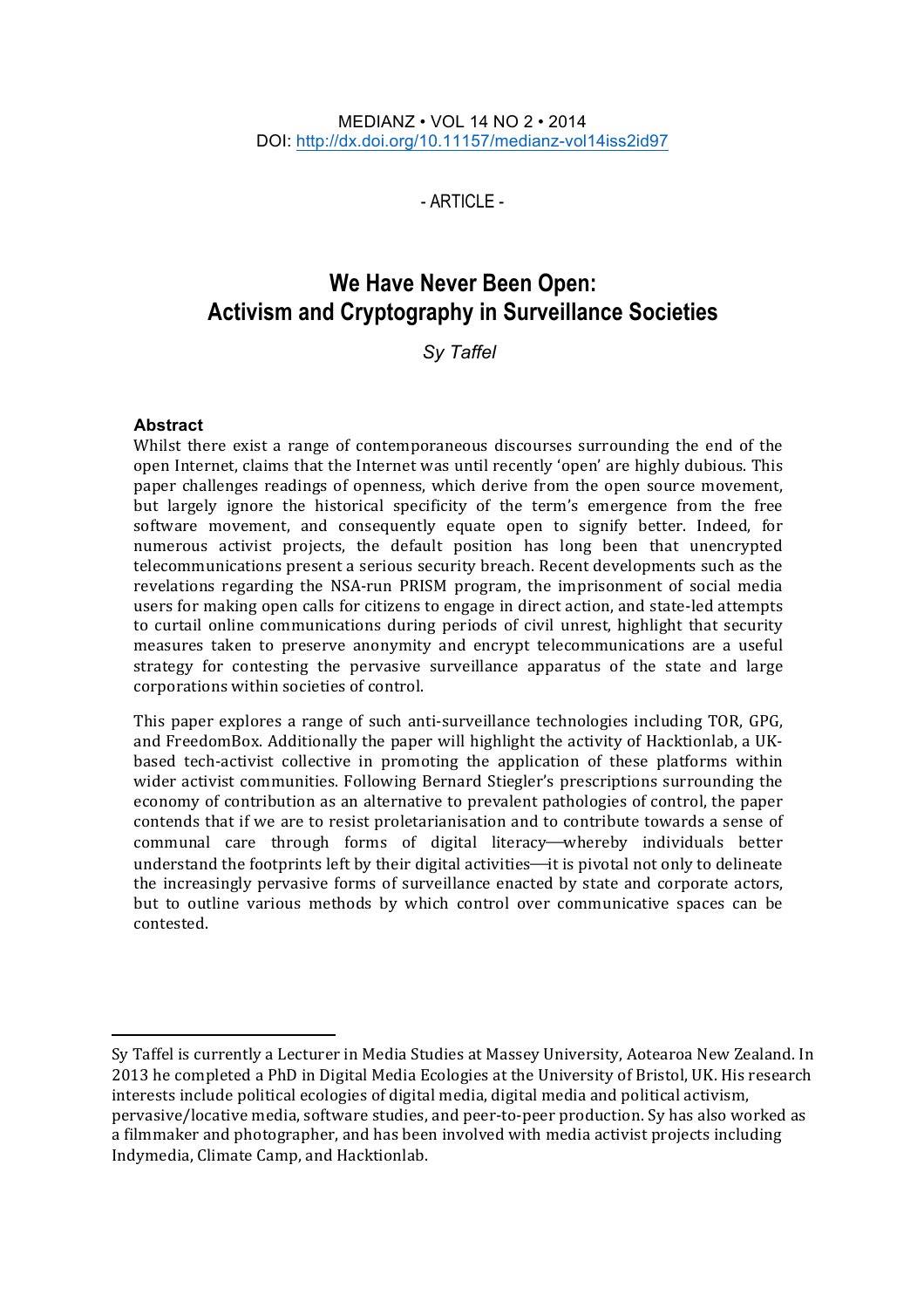## **Introduction**

The array of targeted and bulk surveillance programmes conducted by the Five Eyes network (the US, UK, Canada, Australia and New Zealand) revealed by the materials leaked by Edward Snowden has produced rhetoric suggesting that this disclosure marks the end of the 'open' internet (Greenwald 2014; Landau 2013; Schneier 2013). This paper will argue that whilst numerous discourses of openness have long been part of scholarly and vernacular parlance surrounding networked digital telecommunications, scrutinising the singular and totalising notion of an open internet reveals this position to be an overly reductive endeavour which homogenises understandings of openness and occludes an examination of the range of ways in which openness is actively detrimental to particular forms of online communication. In particular, the focus here is upon a range of 'activist'<sup>1</sup> projects whose default position has long been that unencrypted telecommunications present a serious security breach with potentially serious repercussions for those involved. Consequently, a range of Free and Open-Source Software (FOSS) tools have been developed to minimise the effects of governmental surveillance apparatuses which were assumed to exist before the Snowden revelations, and will undoubtedly have evolved since their disclosure. This paper explores a range of such anti-surveillance software including TOR, PGP/GPG, and FreedomBox. Additionally the paper will highlight the activity of tech-activist collectives in promoting these platforms within wider activist communities.

The paper contextualises these practices within a theoretical model informed by Gilles Deleuze's (1992) demarcation of contemporary societies as defined by computational systems of control, and Bernard Stiegler's recent outline of an economy of contribution (Stiegler 2010a, 2010b, 2013) as a potential re-imagining of how societies with advanced information and communications infrastructures could orientate themselves along alternative economic, ethical and political lines, an approach which has recently gained traction within literature pertaining to digital technology and activism (Crogan 2010; Kinsley 2014; Featherstone 2013), and it is this critical context which I turn to next.

# **Crypto-Activism in Societies of Control**

According to Deleuze, the disciplinary societies elaborated by Michel Foucault which were dominated by the relatively fixed vectors of subjectification imposed by institutions such as the prison, the school and the factory were by the early 1990s being deterritorialised by fluid systems predicated on techno-cultural developments emanating from cybernetics, a field defined by Norbet Wiener (1965) as the study of control and communication in the animal and the machine. Deleuze cites the transition from an industrial production to financial and brand-led capitalism as emblematic of these changes; instantaneous globalised flows of capital generate vast sums of wealth largely disconnected from the actual production of commodities in a milieu where marketing and branding frequently require a greater financial investment than the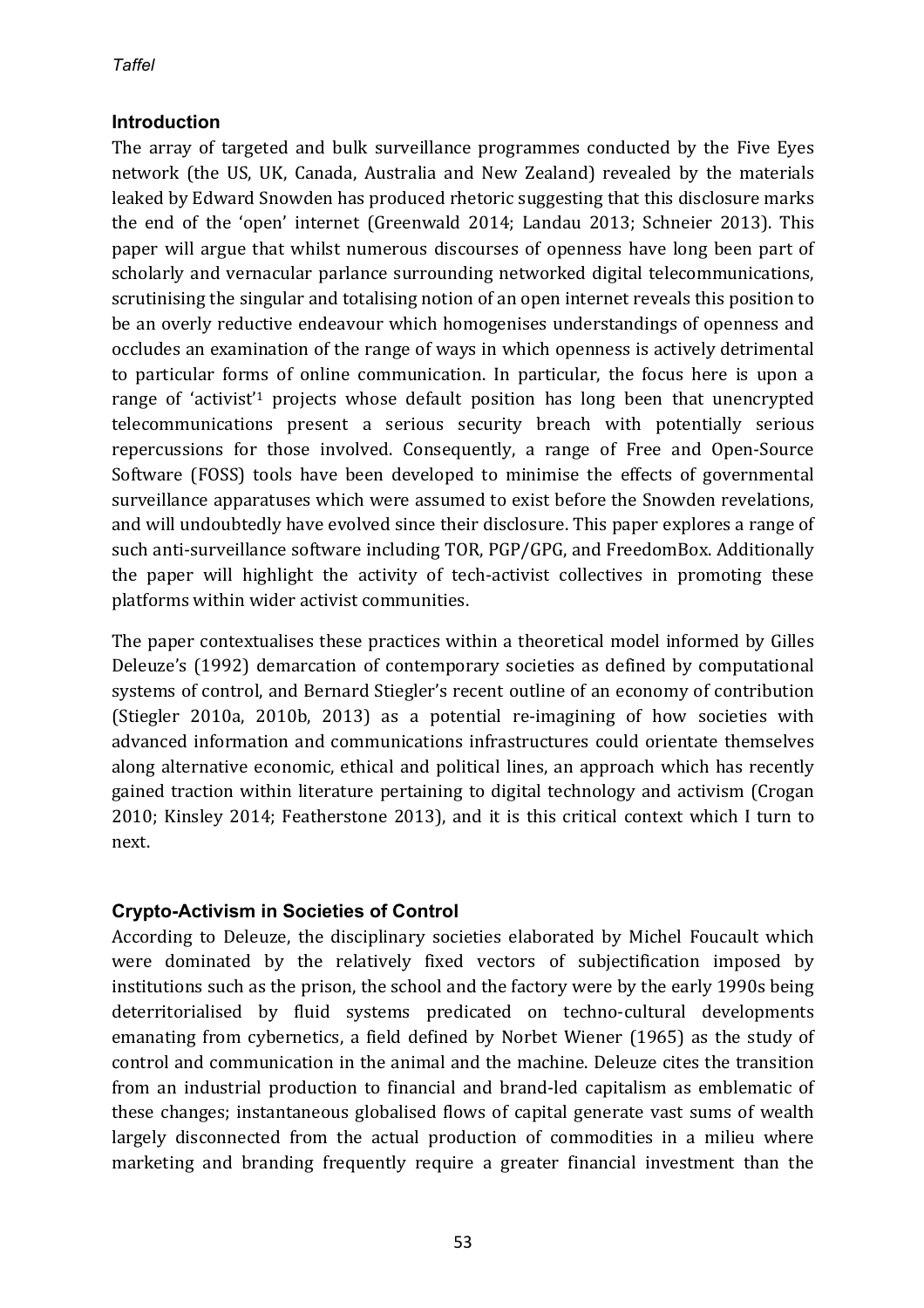actual production of the commodity (Klein 2000; Lash and Lury 2007). Deleuze foregrounds the dangers of marketing and perpetual debt within societies of control, but does not posit the emergence of this paradigm as either a positive or negative development; 'There is no need to ask which is the toughest or most tolerable regime, for it's within each of the them that liberating and enslaving forces confront one another' (Deleuze 1992, 4). Deleuze specifies that the future of trade unions will be an important marker within struggles for social liberation, questioning whether institutions tied to resistance against enclosure and disciplinarity will successfully mutate into formations able to provide effective resistance within societies of control.

The notion of societies of control has been productively utilised within the field of surveillance studies (Jones 2001; Simon 2002; Elmer 2003; Best 2010), where the movement from enclosed spaces of panoptical surveillance towards the type of modulating systems of data surveillance dependent upon computational assemblages are frequently identified as a key shift within patterns of surveillance within contemporary society. Writing at the intersection of philosophy, politics and technology, Bernard Stiegler (2009a, 2009b) has similarly used the transition signalled by Deleuze's work on societies of control as a starting point for considering the contemporary techno-cultural and socio-political situation, which he argues are dominated by digital mnemotechnical assemblages (Stiegler 2010b).

Stiegler considers the relative failure of trade unions to successfully confront a globalised and neoliberal capitalism, and consequently turns towards the social formations surrounding commons-led peer production such as FOSS as a potential alternative to neoliberalism, whereby a singular focus upon short-term economic growth has positioned techno-culture racing towards ecological catastrophe(s):

The software industry and its digital networks will eventually cause associated techno-geographical milieus of a new kind to appear, enabling human geography to interface with the technical system, to make it function and, especially, make it evolve, thanks to this interfacing: collaborative technologies and free license software rest precisely on the valorisation of such associated human milieus, which also constitute techno-geographical spaces for the formation of positive externalities. (Stiegler 2010a, 128).

Stiegler contends that the separation of producer and consumer characteristic of industrial capitalism leads to the formation of dissociated milieus, socio-technical assemblages wherein citizens increasingly lose the knowledge required to construct their own culture as this is exteriorised into technology. This communal loss of knowledge is what Stiegler terms the process of proletarianisation, which follows Marx but not orthodox Marxism, in defining this term through the manner by which the transition from tools to machines saw the transformation of the relationship between living labour and fixed capital: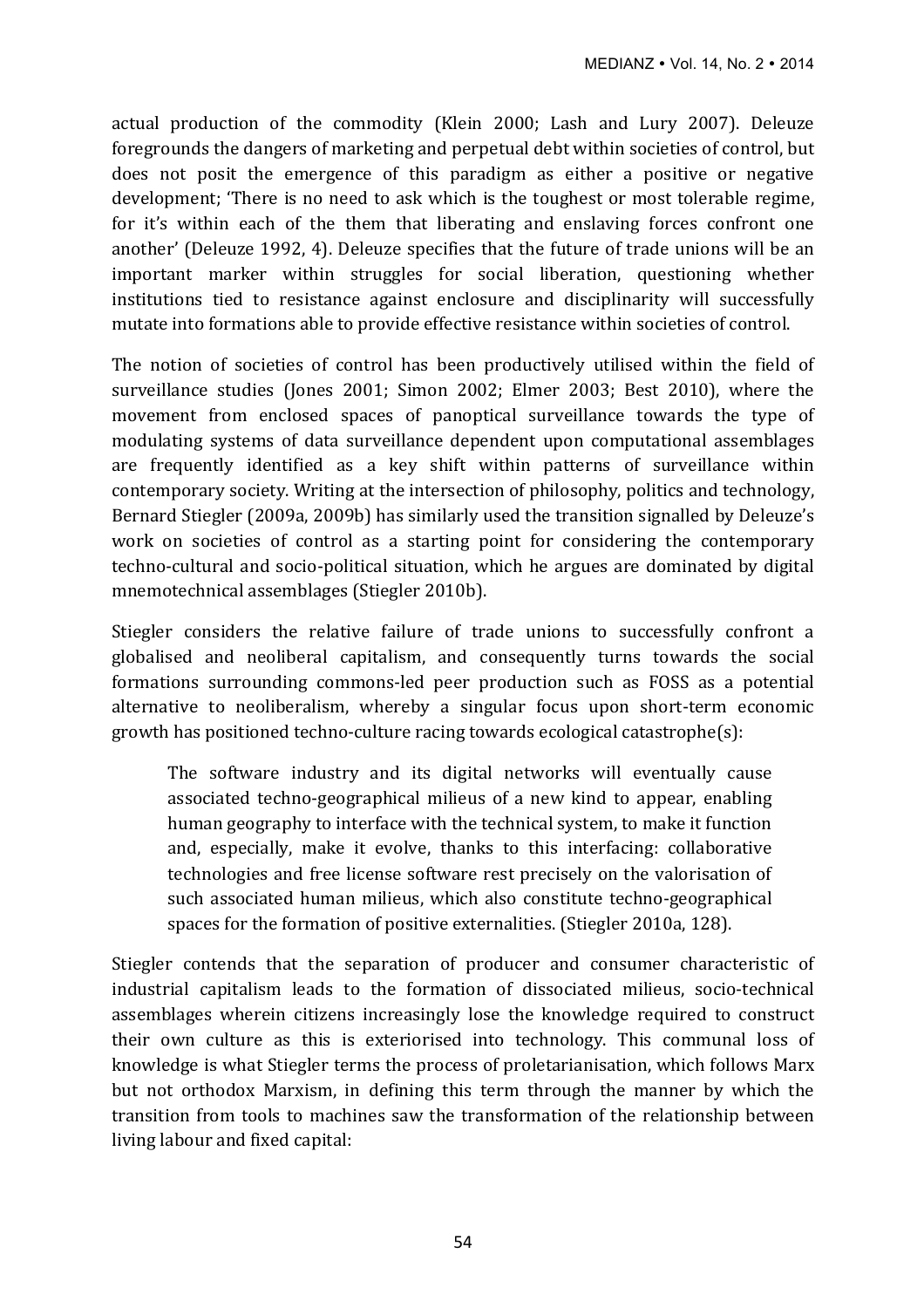The production in enormous mass quantities which is posited with machinery destroys every connection of the product with the direct need of the producer, and hence with direct use value; it is already posited in the form of the product's production and in the relations in which it is produced that it is produced only as a conveyor of value, and its use value only as condition to that end. In machinery, objectified labour itself appears not only in the form of product or of the product employed as means of labour, but in the form of the force of production itself. The development of the means of labour into machinery is not an accidental moment of capital, but is rather the historical reshaping of the traditional, inherited means of labour into a form adequate to capital. The accumulation of knowledge and of skill, of the general productive forces of the social brain, is thus absorbed into capital, as opposed to labour, and hence appears as an attribute of capital, and more specifically of fixed capital. (Marx 1973, 694).

Stiegler argues that this technical absorption of productive forces and communal knowledge urgently requires contestation, and that digital technologies which allow users to become active co-creators of software, artworks and communicative exchanges hold considerable potential in affording the formation of associated milieus by effecting a metamorphosis of the consumer into a contributor and participant. However, far from presenting a straightforward teleology whereby society moves from destructive dissociated milieus towards a collectivised culture of care and 'economy of contribution'  $(2013, 54-56)$ , Stiegler  $(2010a, 129)$  instead posits that the growth of digital technics is 'not necessarily beneficial: it is highly pharmacological, and hence, for example, social networks are clearly also connected to processes of automated traceability... which confer to those who obtain this information a new type of power'.

Indeed, for Stiegler, technics and technologies are always a pharmakon, simultaneously and irreducibly both poison and remedy. Thus the technologies which allow for increasingly sophisticated modes of cryptographically protected, technologicallyenabled activism are equally the means by which state and corporate actors institute ever more pervasive apparatus of surveillance and control over techno-cultural milieus. Having briefly laid out the theoretical contexts behind Deleuze's society of control and Stiegler's economy of contribution, which in both cases seek to enact analyses of technocultural milieus which go beyond positing straightforward good/bad dualisms, I now turn to the notions of openness which pertain to the Internet.

## **Beyond the Ideology of Open**

There are multiple ways in which the concept of openness is mobilised with regards to the internet. As we shall see, the term 'open' has been fetishized as pointing towards efficiency, fairness, transparency, and other singularly positive traits, however, positioning the internet as entirely open, or that openness is always a desirable characteristic for telecommunications networks is, as Nathaniel Tkaacz (2012) suggests,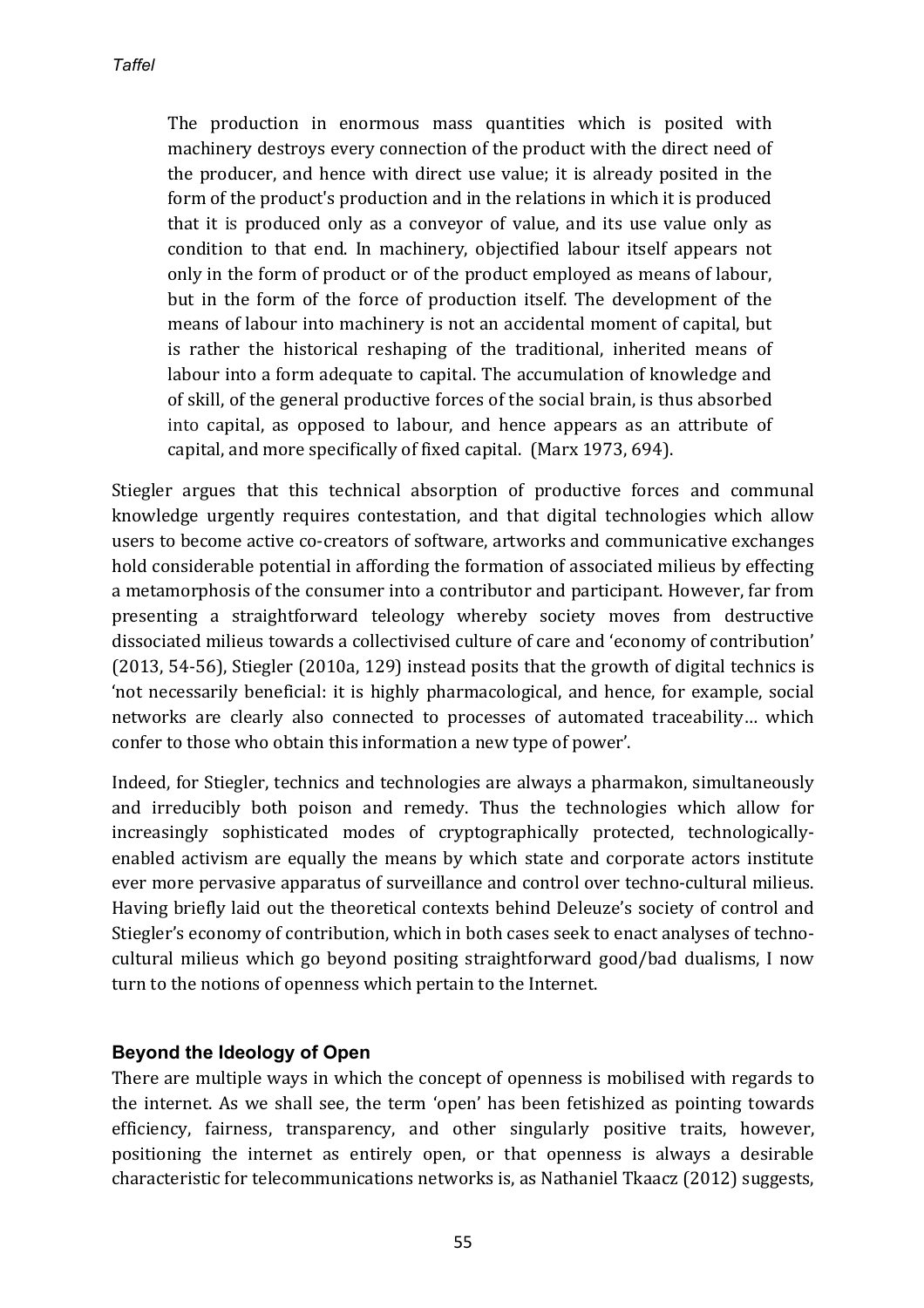overly reductive and empirically dubious. The dominant appropriations of openness in relation to discourses surrounding the internet come from open source software, and the related notion of open protocols. This discussion of openness and the internet commences by revising the genealogy of the term 'open source', and its demarcation from the related trope of free software, as this highlights the manner in which this definition of open was originally intended to present a term removed from the ethical judgements implicit in discourses of the open Internet.

Open source appeared as an offshoot of the free software movement, a project founded by Richard Stallman in 1983 with the development of the GNU (Gnu's not UNIX) operating system. Stallman later launched the non-profit Free Software Foundation in 1985 to maintain the GNU General Public License (GPL)—a software license originally written by Stallman for the GNU project, and which has subsequently been adopted by a wide range of FOSS ventures, with 46% of all open source projects estimated to be using a version of the GPL in 2014 (Black Duck Software  $2014$ ) —and the Free Software Definition, a document which outlines the four freedoms associated with free software: the freedom to run programs for any purpose, the freedom to analyse and alter the software (which entails access to source code), the freedom to distribute copies of the software and the freedom to distribute modified versions of the software. The open source movement developed as a breakaway group from the FSF in 1998, led by Bruce Perens and Eric Raymond, who both argued that ambiguities surrounding the term 'free software' engendered suspicion amongst corporate users, for whom the connotations of free as gratis signalled a potential conflict with profitability. Consequently, the term open source was introduced as a preferable label because of its ideological neutrality (Raymond 1998). 

Whilst there are striking similarities between the Free Software Definition and the corresponding Open Software Definition, Stallman argues that this practical correlation masks underlying conceptual differences:

Nearly all open-source software is free software. The two terms describe almost the same category of software, but they stand for views based on fundamentally different values. Open-source is a development methodology; free software is a social movement. For the free software movement, free software is an ethical imperative, because only free software respects the users' freedom. By contrast, the philosophy of opensource considers issues in terms of how to make software 'better'—in a practical sense only... For the free software movement, however, nonfree software is a social problem, and the solution is to stop using it and move to free software. (Stallman 2007).

Situating the historical divergence between open source and free software is worthwhile within this context, as the fetishization of the open internet is partially derived from a position that open source software is inherently better than closed, proprietary code, and thus it becomes useful to highlight that open source itself was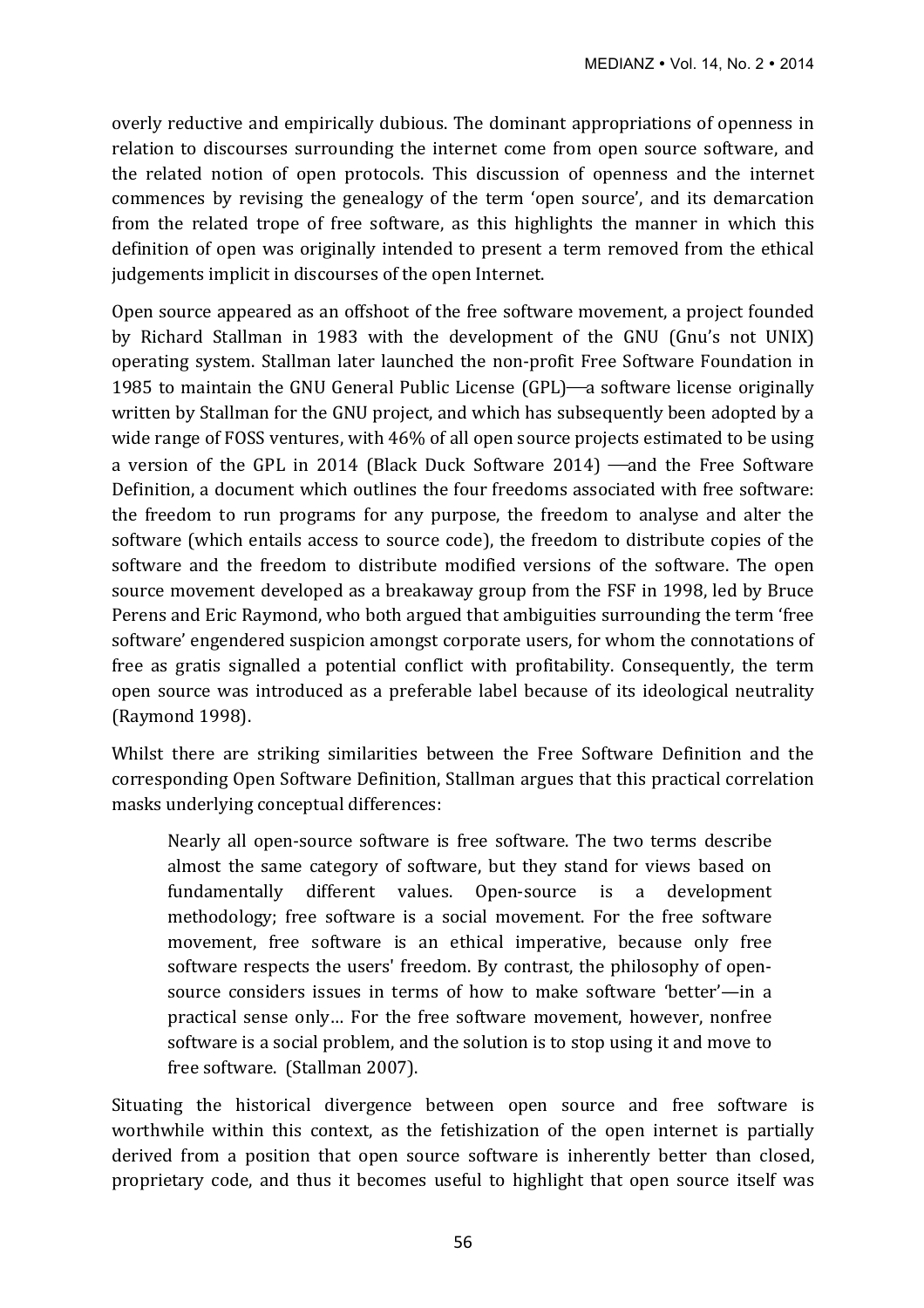originally an attempt to remove moralistic values from debates surrounding modes of software production and licensing.

Within scholarly debates there exists a homologous spectrum of support for the mode of collectivised production underpinning FOSS, ranging from liberal capitalists to an assortment of anti-capitalist positions. The liberal positions (Lessig 1999; Benkler 2006) identify that within specific material conditions associated with the network society (Castells 1996), commons-based peer production, of which FOSS is a prime example, presents a hyper-efficient mode of production which (at least) for informational assets such as software – whose material instantiation as binary code affords nearinstantaneous copies to be transmitted over distributed information networks – entails the capacity to frequently economically outcompete market-based solutions. Under a liberal capitalist ideology, such positions contend that commons-based solutions should primarily be adopted as they present economically efficient solutions which effectively leverage collectivised resources, a process which frequently depends upon the exploitation of 'free labour' (Terranova 2000) and crowdsourcing to generate increased profits, although authors such as Benkler and Lessig additionally note the presence of socio-cultural benefits arising from collectivised modes of production.

By contrast, a range of authors whose political persuasion could broadly be described as anti-capitalist also gesture towards FOSS as emblematic of a potential avenue by which a collectivised mode of production can be envisioned as the basis for an economic mode which could supplant capitalism rather than merely refining it (Hardt and Negri 2000, 2005; Bauwens 2005; Kleiner 2010; Dyer-Witheford 1999). Stiegler (2010a) occupies a position which parallels elements of the political position espoused by Hardt and Negri  $(2000, 401-403)$ , and Dyer-Witherford  $(1999, 195-201)$ , insofar as he has publically supported calls for a citizen's income, which does not entirely seek to abolish capitalist wage/labour relations, but significantly alters them by providing a living wage to all citizens, under the auspices that everyone undertakes socially productive work within the context of what Hardt and Negri  $(2005, 93-95)$  describe as the contemporary regime of biopolitical production. When the mode of production is not delimited to the economic sphere, but reaches into all facets of life, when every affective and communicative relationship is understood as being itself economically productive, there becomes a strong argument that such work is formally recognised and rewarded. Whilst traditionally formal wage-labour has been the sole mode of labour which is fiscally remunerated, under a citizen's income, other modes of work such as domestic work, familial care or creative work are advanced as equally important to the formation of an economy of contribution where social and ecological care are paramount.

With regard to debates surrounding the open internet, this range of positions effectively highlights the issues with presenting a reductive open/closed binary. There exist a range of positions surrounding openness, freedom and closure, which should preclude simplistic analysis whereby open equates to good. Whilst there are times where open source is economically efficient, this is often predicated on exploiting precarious labour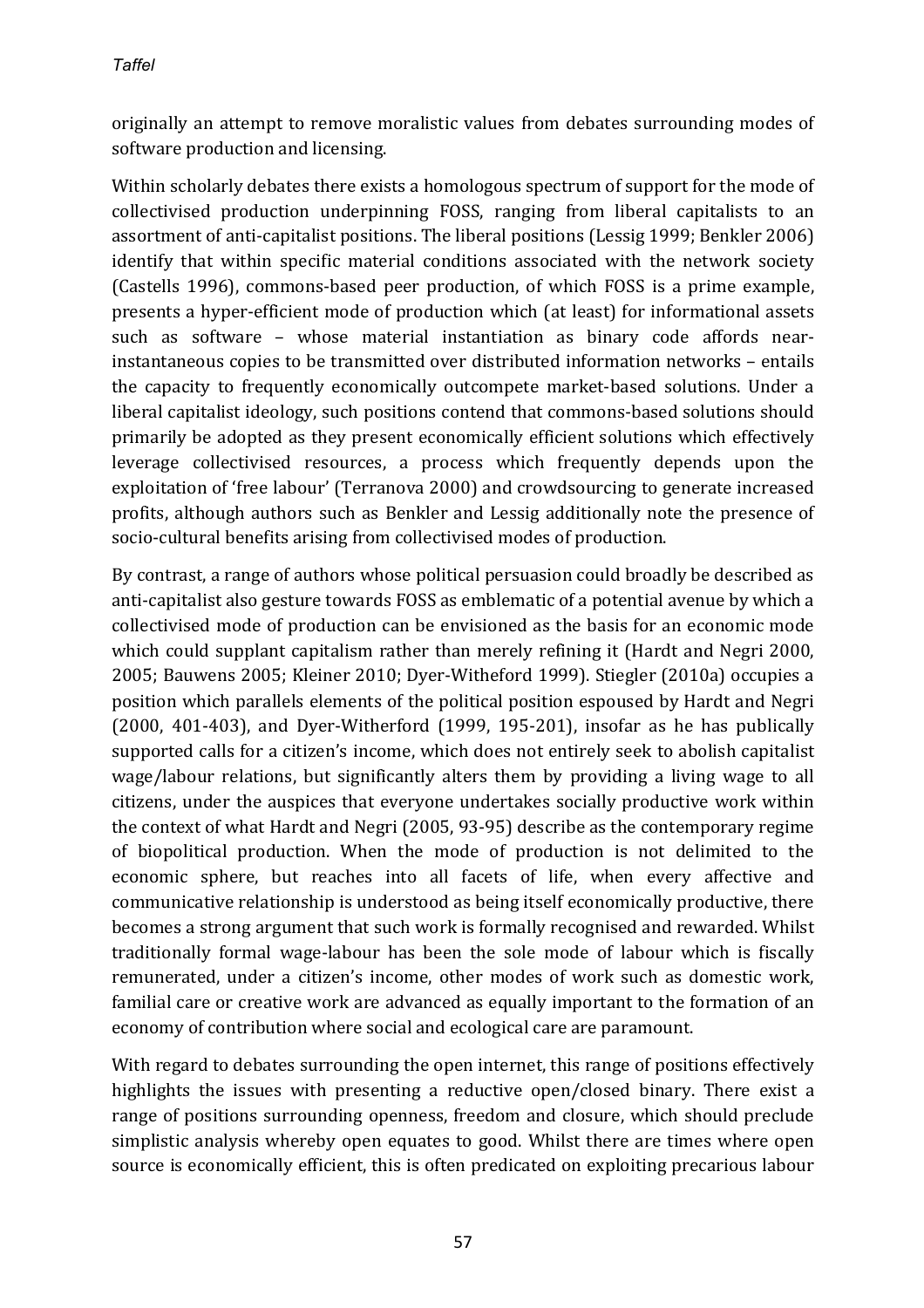under the specific material conditions of neoliberalism and post-Fordism (Marazzi 2008; Lazzarato 1996). Indeed, as Jodi Dean (2009, 2013) convincingly argues, digital technologies and open communicative networks have become increasingly integral to the functioning of contemporary capitalism. High profile examples, such as Google leveraging open source software across numerous domains, such as the Android mobile phone operating system and the Chrome web browser, demonstrate that open source has proven to be highly efficient way for multinational corporations to enhance revenues and dominate markets whilst drawing upon cooperative networks of innovation. 

Consequently, deterministic proclamations that the open source model itself is sufficient as a condition for ensuring radical social change appear as naïve techno-utopianism, especially when presented through the mode of liberal rhetoric found in Douglas Rushkoff's *Open Source Democracy: How Online Communication is Changing Offline Politics* (Rushkoff 2003). Whilst Hardt and Negri present a far more nuanced political account of contemporary biopolitics, they contend that 'One approach to the multitude, then, is as an open source society, that is, a society whose source code is revealed so that we can work collaboratively to solve bugs and create new, better social programmes' (2005, 340). Such a position reveals a tendency to reductively equate openness with 'new' and 'better,' whilst failing to address pertinent questions surrounding freedom, modification, and circulation, and crucially in the context of social movements, what kind of organisational parallel would equate to the open source process of forking. whereby a divergence of opinion on future direction within a community sees a project fork into two (or more) independent entities. Indeed, the focus within Hardt and Negri's account upon open networks and immaterial labour has led Slavoj Zizek (2006, 263) to argue that their vision of multitude has already been realised within the exploitative practices of corporate entities which leverage open source software and the logic of financial capitalism:

The organisational forms of today's capitalism  $-$  decentralisation of decision making, radical mobility and flexibility, interaction of multiple agents  $-$  are perceived as pointing toward the oncoming regime of the multitude. It is as if everything is already here in 'postmodern' capitalism  $-$  all that is needed is a purely formal act of conversion. (Zizek 2006).

Whilst such an uncharitable reading ignores some of the nuanced detail drawn out by Hardt and Negri's positions in identifying elements of biopolitical production (such as the reliance upon of forms of commonwealth) as contradictions of contemporary capitalism, Zizek's position does effectively highlight a weakness in their analysis of technological networks and practices of digital networking. A more productive position, following Stiegler, is to understand questions surrounding openness and digital networks within the context of technology as pharmakon. Rather than providing a panacea for the ills of neoliberalism, open source software and the digital informational networks are at once a potential avenue for the types of commons-led social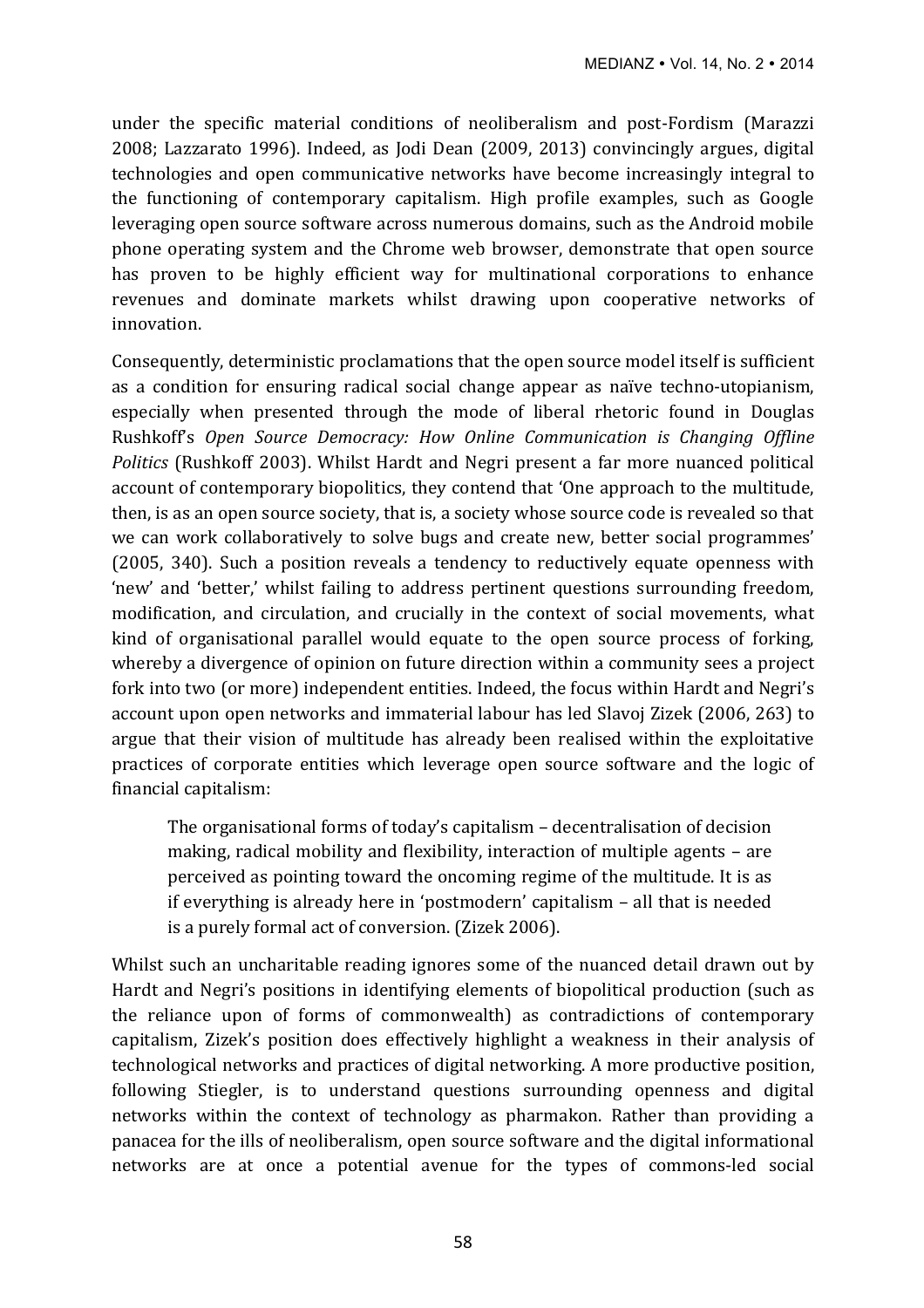revitalisation envisaged by Hardt and Negri, and the central plank of communicative capitalism as outlined by Dean and Zizek.

Another usage of the term open with regards to the Internet, which is useful in terms of grasping the differential affordances which exist amongst concrete examples of open culture and technologies refers to the protocols upon which the internet and World Wide Web are built, such as TCP/IP, DNS, HTTP, and FTP (Galloway 2004). The openness of these protocols is paramount, insofar as this is precisely what allows a range of competing platforms such as Windows, OSX, and Linux to access the same network. Whereas closed, proprietary systems entail that only the company responsible for writing the code, or parties who pay for licenses have access, open protocols allow any interested party to create systems compatible with the network. Tim Berners-Lee (1996) describes the historical issues associated with closed systems predating the web thus: 'In 1980, the world still suffered from incompatible networks, incompatible disk formats, incompatible data formats, and incompatible character-encoding schemes. This made any attempt to transfer information between systems daunting and impractical'. Consequently the web was designed by Berners-Lee to be a hardware neutral platform which would allow communications to flow across the divisions created by the incompatibilities associated with closed protocols. In protocological contexts then, openness is pivotal to the evolution of the internet and the web, indeed as Berners-Lee and Galloway note, it is precisely this level of protocological openness which allows the internet to function the way we often assume it must. Contrary to a teleological account of techno-cultural evolution, the internet and the web did not have to exist as crossplatform networks linked by open protocols; this arose as a result of specific decisions surrounding protocological design taken by Berners-Lee and others.

Whereas FOSS and open protocols present broadly positive connotations surrounding openness and the internet, there additionally exist various deployments of the trope of openness which gesture towards ambivalent or predominantly negative outcomes. These include open data (Miller, Styles, and Heath 2008), which refers to allowing universal access to information in a manner analogous to FOSS. Open data has been heralded as allowing citizens to scrutinise the activities of elected representatives (Janssen, Charalabidis, and Zuiderwijk 2012), and affording artists the capacity to mobilize 'the enormous co-creative potential of human discourse captured in the Web,' (Dovey and Rose 2012). However, whilst these cases denote concrete ways that open data can provide positive social impacts, there are obvious and practical limits to the extents to which forms of data ranging from medical records to internet banking details can or should be universally accessible. Indeed, there have been intense debates surrounding privacy in regards to the ethics of utilising user data within social media sites (Papacharissi and Gibson 2011; Beer 2008; Fuchs et al. 2013; Hargittai 2010), with few if any arguments that such data should be universally accessible. Open data, then, presents a case in which openness is often desirable but can present serious breaches of privacy, undermining the association of online openness as an unabated good.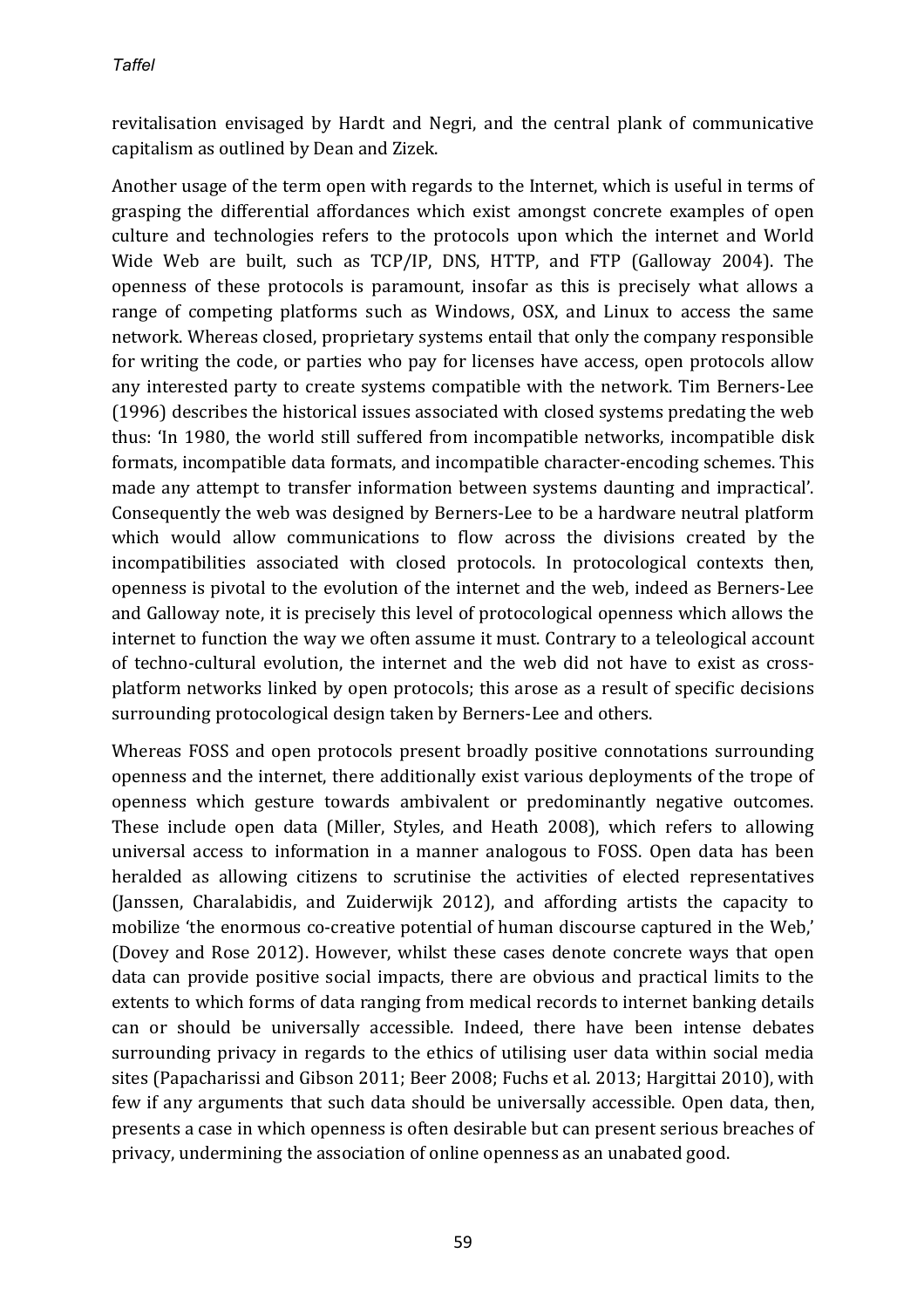Numerous further examples exist whereby online openness is predominantly an undesirable quality. As a systems administrator, running a platform which is open to spam is tantamount to providing a service where any useful content will be swamped by irrelevant material produced by bots. Similarly, few people would relish the prospect of being open to identity theft, but without privacy, security and cryptography, online shopping and internet banking would present carte blanche for fraud and theft. Whereas libertarian declarations surrounding the independence and freedom of cyberspace (Barlow 1996; Dyson 1996) suggested the internet should be free and open to all forms of communication, child pornography causes revulsion amongst most individuals, and few ethically motivated citizens would support communication systems open to content predicated upon the abuse of minors. As we shall see in the following sections, activist usages of networked telecommunications present further exemplars of scenarios whereby openness is often understood as a serious threat to those involved, whereas anonymity and privacy are desirable features.

#### **Tor and Anonymity**

When publically communicating information pertaining to direct actions, or whistleblowing upon the actions of a government or employer, anonymity is usually prized as this effectively prevents retribution being taken against the communicating party. A useful example highlighting this contrasts the legal repercussions pertaining to two internet postings surrounding real or imagined property damage. During the UK riots of 2011, Perry Sutcliffe-Keenan used his Facebook account to create a page entitled the Warrington Riots whilst intoxicated late one evening. In the morning, Sutcliffe-Keenan removed the page, and apologised for what he claimed was a distasteful joke. Using a commercial service entailed that Sutcliffe-Keenan was identifiable as the source of the message, allowing the police to trace and apprehend him, and although his actions did not lead to any criminal activity, Sutcliffe-Keenan was subsequently imprisoned for four vears. By contrast, on June  $17<sup>th</sup>$  2005 an anonymous report was posted to the Bristol Indymedia website reporting a direct action involving property damage to a freight train in the Bristol area. Attempting to identify the individual responsible for the posting, the British transport arrested an Indymedia volunteer and seized the server used by the group in order to search for the IP address of the computer which had posted the story which the police hoped would reside within the system log file. However, as an activist service which aimed to preserve user anonymity, the Bristol Indymedia website did not record user IP data, and consequently the police were unable to extract any useful information from the server.

These cases, alongside the treatment of high profile whistle-blowers such as Chelsea Manning and Edward Snowden, denote that there are very real consequences for individuals discovered to be involved in telecommunications advocating direct action or whistleblowing. In these cases, activists require anonymity if they wish to avoid incarceration. Whilst Indymedia presents one exemplar of an activist-run service whose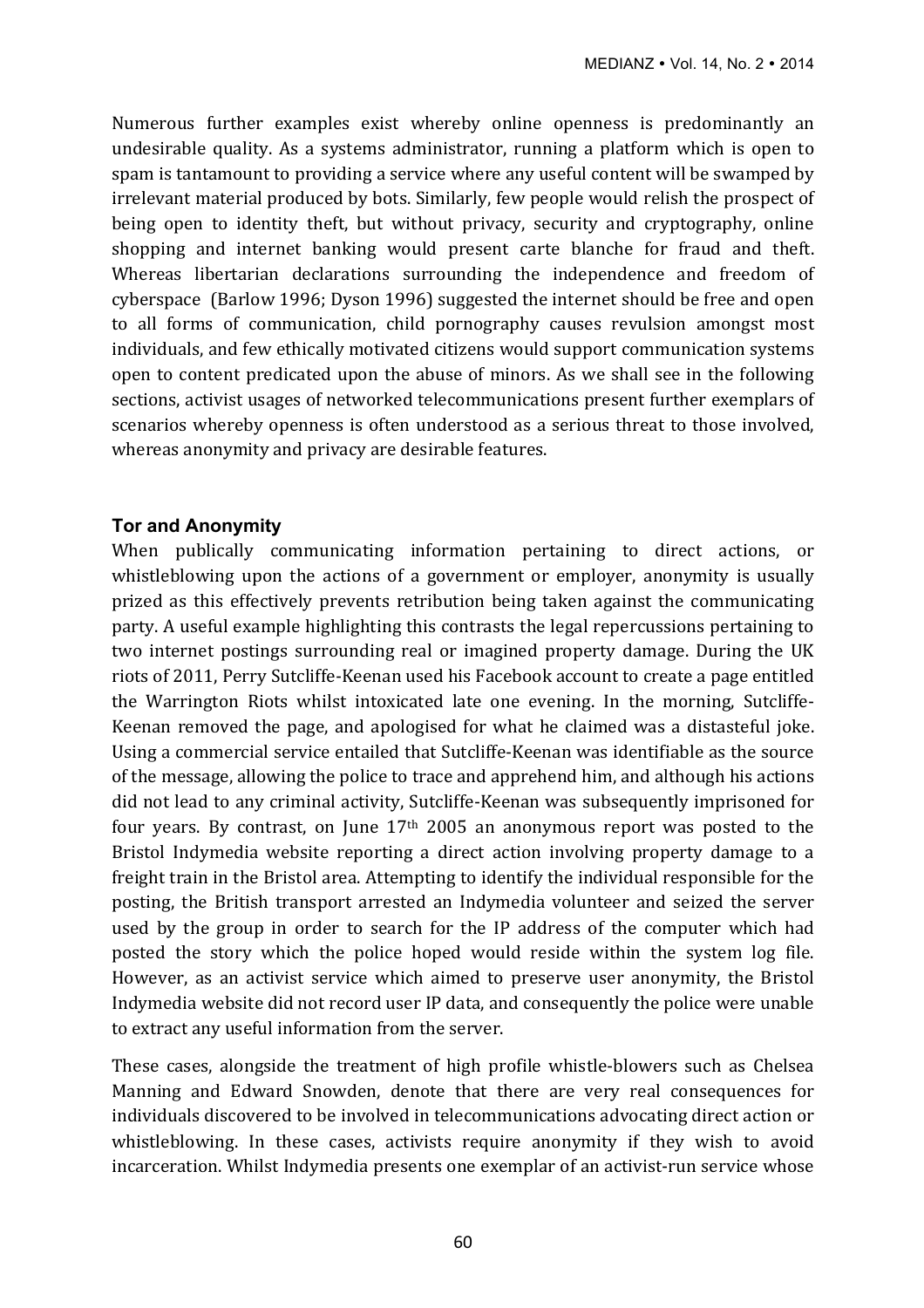practices are specifically designed to prevent the identification of users as per the global Indymedia principles of unity (Indymedia 2002), commercial websites and social media platforms predominantly function via an economic model predicated upon the collation of various forms of user data which consequently informs the dissemination of highly targeted forms of advertising (Fuchs 2010, 2012). Consequently, such systems are incompatible with maintaining user anonymity, and even had the revelation of the PRISM program not detailed the complicity between large corporate internet actors and governmental agencies, any legal warrant for specific user information would likely be adhered to. Additionally, the platform operator's prerogative is economic output rather than safeguarding user privacy and anonymity, and the dominant economic model of social media—targeted advertising—is inimical to anonymity.

Whilst Indymedia and WikiLeaks are examples of sites which allow anonymous publishing, these sites themselves cannot address issues surrounding data collection and decryption en route from a user's computer to the web server on which the content is to be hosted. One extensively used tool which assists with this and other facets of online anonymity is Tor. An acronym of The Onion Router – a reference to the multilayered structure of the vegetable  $-$  Tor was originally developed by the US Naval Research laboratory as a system for protecting governmental communications in the event of severe disruption to command centres, but has developed into a widely-used FOSS tool for maintaining online anonymity. It functions by connecting users to a distributed peer-to-peer network of Tor nodes, and all internet traffic is dynamically routed via this network. Internet traffic is not traceable to the original computer, as each machine can only see the previous node within the Tor network, so the source of the communication remains anonymous. Although websites do see the final node that the request is routed through (which is known as an exit node), this does not allow the pathway through the Tor network to be traced back to the original user.

Tor was used widely during the uprising against the Mubarak regime in Egypt during the Arab Spring when on January  $27<sup>th</sup>$  2011 the government attempted to sever the protesters' channels of digital communication by ordering ISPs to cut off Internet access to Egyptians. This was achieved by ISPs such as Vodaphone, Orange and TE Data enabling IP filters and revoking their Border Gate Protocol (BGP) routes, entailing that their users could not connect to international servers and vice-versa; the physical architecture of the internet remained intact, but software filters prevented Egyptians from communicating online. One response from those inside Egypt registered with Noor and Etisalat ISPs—who enacted IP filters but which did not revoke BGP access—was to utilise the Tor network to anonymize their IP addresses and therefore bypass the filtering restrictions (Ioerror 2011). This led to a huge spike in the traffic within the Tor network in the days following the  $27<sup>th</sup>$  of January, with Egyptian Tor users increasing by over 500%, resulting in Twitter users tweeting for concerned parties to set up additional Tor relay nodes to accommodate the extra traffic.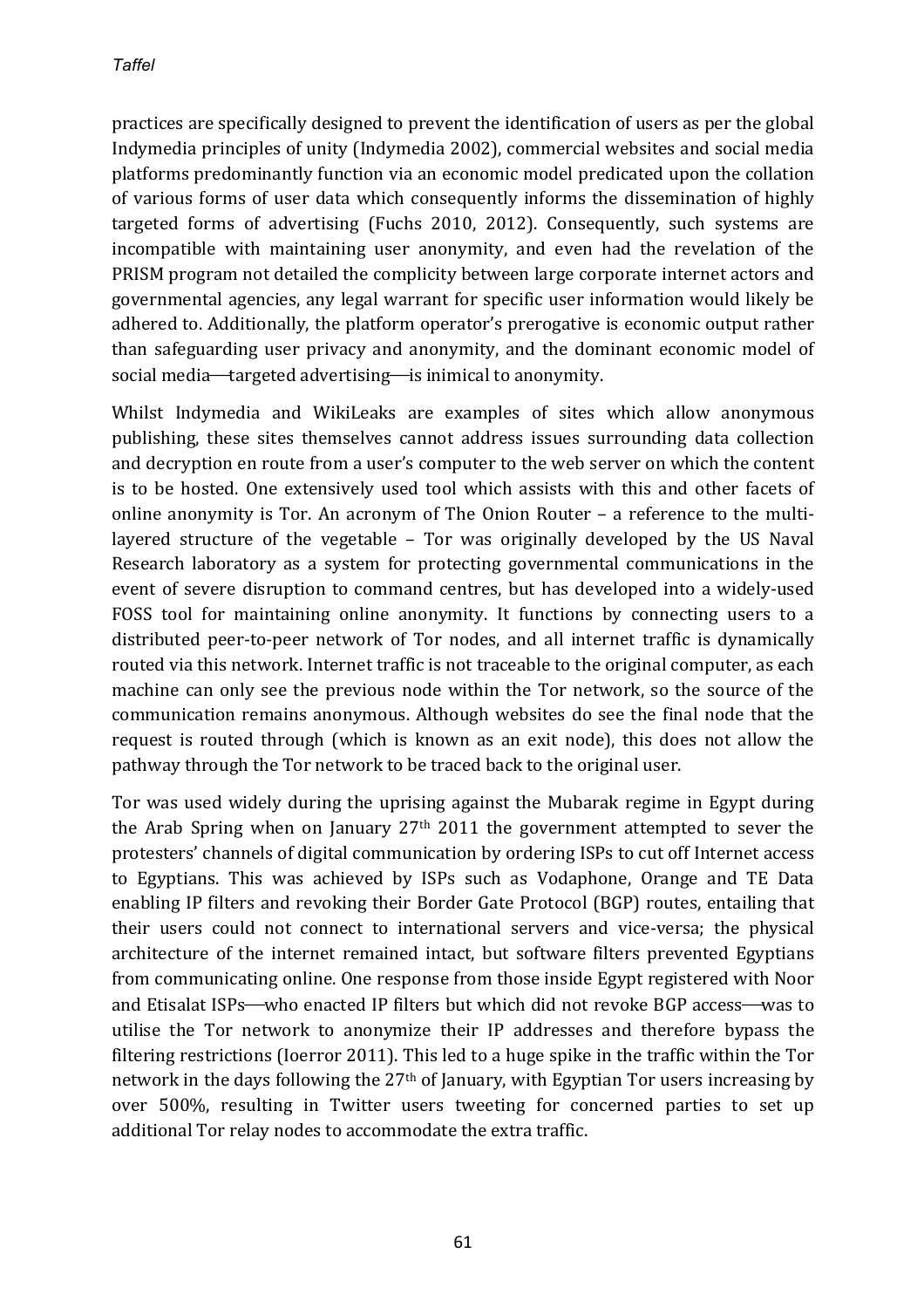Amongst the confidential documents released by Snowden was an NSA presentation from June 2012 entitled *Tor Stinks* (Guardian 2013). In this presentation, the NSA outline that they have effectively been unable to identify the origins of specific messages originating from the Tor network, but that there were a range of alternative techniques used to attempt de-anonymizing Tor users or degrading the performance of the network so that users may consequently use a faster but less secure communication channel. These techniques include using cookies to identify Tor users when they are not using Tor, attempting to route users into a separate private Tor network where all the nodes were run by the NSA, and flooding the network with slow Tor nodes advertised as high bandwidth machines to degrade network performance and stability. What is notable here is primarily that the NSA has effectively been unable to de-anonymize Tor users in response to specific requests, denoting that one of the tools most commonly used by activists to protect anonymity has not been compromised despite the concerted efforts of security agencies.

## **Pretty Good Privacy?**

Whereas Indymedia and Tor present cases whereby anonymity is essential for evading systems of control predicated upon unique identifiers, there additionally exist activist communications in which the transmission of sensitive information requires a different mode of security to anonymity. When members of an affinity group wish to discuss details surrounding direct actions such as shutting down a coal burning power station, setting up a climate camp or preventing a fracking operation, it is imperative that participants can accurately identify other respondents, whilst ensuring that these communications are not openly available, because if the authorities received the contents of these communications, the direct action would result in the arrest of the participants before any operation was conducted.

In order to facilitate this type of secure and private exchange, activists use cryptographic tools such as PGP/GPG. Pretty Good Privacy (PGP) is a standard which uses encryption and decryption to provide the secure exchange of data (primarily emails) based on a web of trust system. Originally designed by Phil Zimmerman in 1991, since 1997 PGP encryption has been developed as OpenPGP by the Internet Engineering Task Force, meaning that the system is available for interested parties to utilise, such as the FSF's GPL licensed Gnu Privacy Guard (GPG). PGP/GPG uses a public key cryptography, a form of cryptography which requires that each user has two keys, one public and one private. The keys are large, random strings of characters produced by a PGP key generating program. The public key can be publically disseminated whereas the private key is kept secure at all times, and if there is suspicion that anyone other than the owner has a copy of the private key, it is strongly recommended that the keys are revoked, and the individual creates a new key pair.

In practice, encrypted email via PGP requires the sender to encrypt the message using the recipient's public key. This message then travels in an encrypted form through the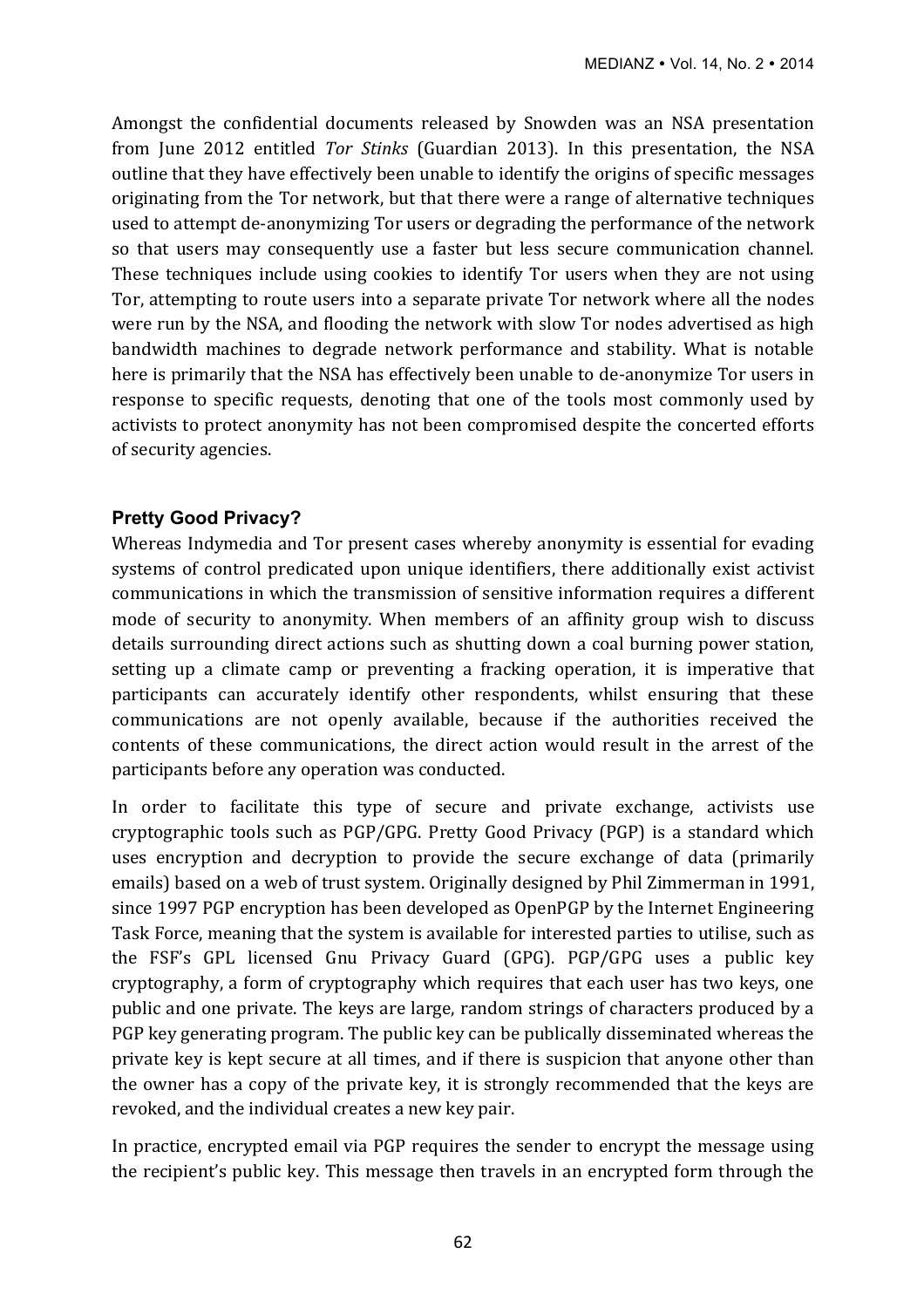physical conduits of the internet, before arriving on the recipient's email server, where it can only be decrypted by the recipient's private key. The fact that the message is encrypted whilst travelling across the fibre-optic cables which comprise the physical conduits of the internet is crucial, as this entails that it is not susceptible to man-in-themiddle attacks, whereby a third party is able to intercept or copy the message whilst it travels from sender to recipient. This is particularly important for those interested in secure communications following the revelation that the five eyes network operates bulk data interception and collection programmes such as Boundless Informant and Tempora; if you are sending unencrypted messages with sensitive content they will almost certainly be collated and algorithmically analysed by the bulk surveillance programmes coordinated by state agencies.

One question which this technical system leaves unresolved is that of user authenticity—of knowing that the public key and email address the message belongs to the intended recipient. Indeed, were the details simply pulled from a public key server, sending sensitive information in this way would risk being compromised by faked identities. Consequently, PGP public keys are exchanged in-person at key signing parties which occur at activist-tech events such as Hacklabs and Cryptoparties. Key signing parties sees keyholders present copies of their public key to other PGP users who are personally known to them, or can verify their identities using forms of photographic identification. These keys can then be digitally verified by the individuals present, which extends the web of trust on which PGP is predicated, as other PGP users are subsequently able to see that multiple users have verified that the public key belongs to the individual claiming ownership of the keypair.

As with Tor, there is no evidence that the NSA or other intelligence agencies have been able to break the cryptography which underpins PGP, denoting that the procedures which have long been recommended as necessary for activists to safeguard privacy of digital communications are still believed to be secure from the surveillance programs whose existence was delineated within the material leaked by Snowden. However, the notion of using cryptographic tools to create a sense of security and privacy which is pretty good, but by no means complete and total is useful, especially in the light of the high profile arrests of individuals such as Hector Monsegur. Monsegur, whose online handle was Sabu, was the co-founder and central figure within LulzSec, the hacktivist collective who from 2011 to 2013 perpetrated cyberattacks against high-profile targets including Fox News, Sony, and the CIA. Whilst Monsegur was undoubtedly adept at cryptography and associated online security techniques, he was apprehended after once logging in to an internet relay chat server without using Tor to anonymize his IP address (Leyden 2012). This single mistake, a sole moment of carelessness, was sufficient for the FBI to geo-locate the computer Monsegur was using and subsequently apprehend him.

Whilst utilising cryptographic tools such as Tor and PGP certainly does improve the security of telecommunications, they should not be considered a panacea which implies total security, indeed the notion of total security is a total fantasy, as the eminent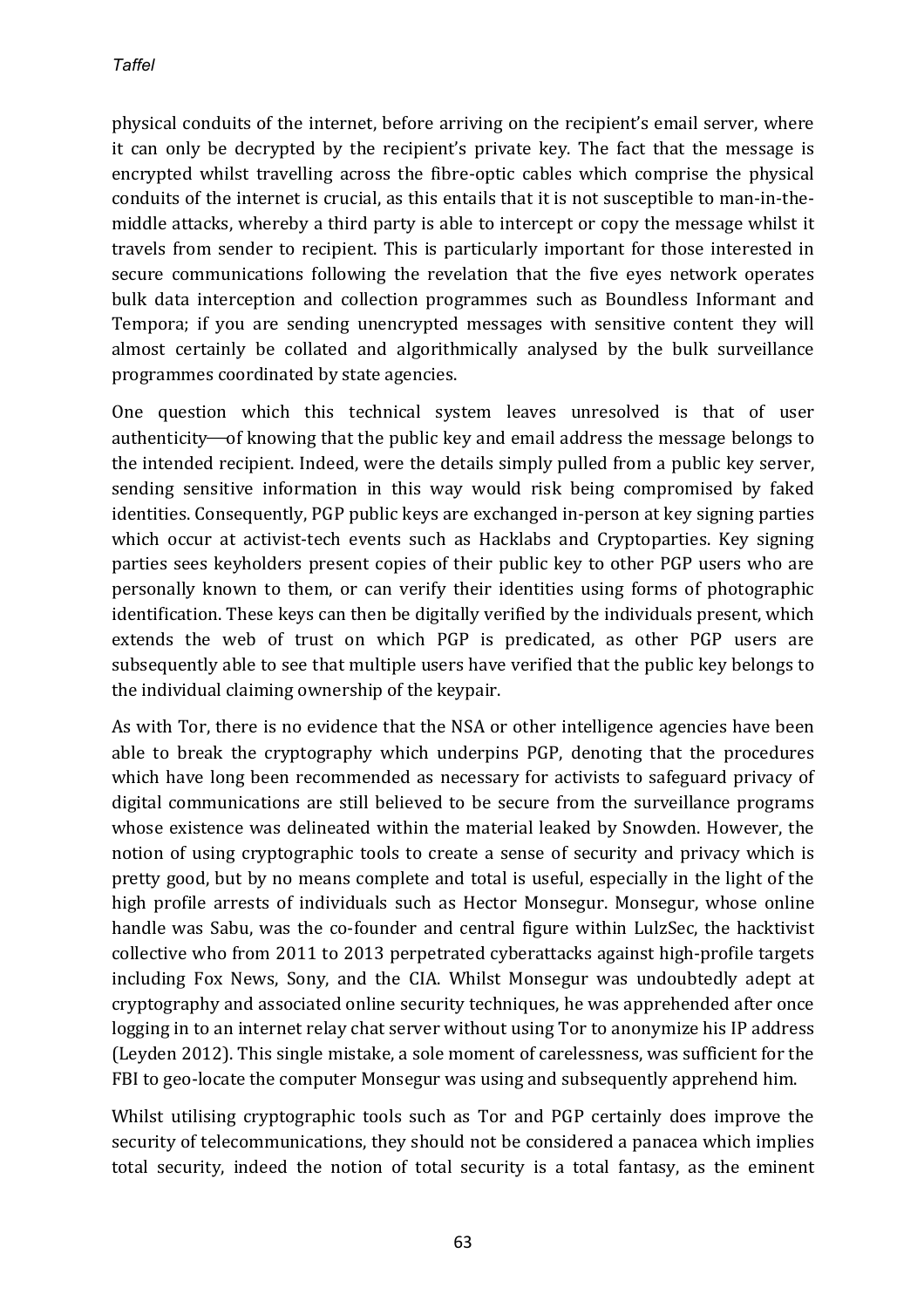fallibility of the human elements of techno-cultural assemblages entail that there will always be mistakes, compromises and security breaches, even if the cryptographic systems remain secure. Indeed, as the *Tor Stinks* presentation demonstrates, whilst certain elements of computational systems may provide privacy and security which cannot be effectively breached, there are a multitude of alternative avenues through which software and hardware systems may be compromised; running Tor and PGP will do little to enhance security if your computer has a hardware keylogger fitted or is running malware.

The fantasy of total security also fails to acknowledge the dynamism and modulation of cryptoplogical assemblages within societies of control. Security is not a static and unchanging singular state which one occupies, but is itself constantly in a state of flux, changing as various elements within computational ecologies are exploited, patched, hacked, upgraded and otherwise modified. As the serious vulnerability of the open source OpenSSL cryptographic software library known as Heartbleed revealed in 2014, simply having interrogable source code is far from a guarantee that no significant bugs exist within the code, and over time, such flaws present security threats which state and other entities are able to periodically exploit before they are patched. This cyclical, feedback-orientated process, where exploitable code is fixed, leading to the search for new exploits, and so on, is typical of the processes of constant modulation that Deleuze associates with cryptographic systems of control.

#### **Freedomboxes and Hacktionlabs**

One of the criticisms frequently levelled at cryptographic tools has been that they tend to require relatively advanced technical competencies, inhibiting the majority of computational users from successfully engaging with them (Whitten and Tygar 1999; Sheng et al. 2006; Furnell 2005). Whereas commercial social media platforms feature intuitive, user-friendly GUIs, tools such as PGP and Tor have in the past required lengthy and relatively complex installation and setup procedures, with text-based guides generally catering for GNU/Linux users adept at using command-line interfaces and editing text-based configuration files. There have been notable attempts to address these concerns through the development of software such as the Tor browser bundle (TBB), a single download available from www.torproject.org with versions available for the GNU/Linux, Windows and OSX operating systems. TBB features a customised version of the open source Mozilla Firefox web browser alongside the Torbutton Firefox plugin, Vidalia (a GUI for controlling Tor), the Tor proxy, and additional privacy-related Firefox plugins such as NoScript and HTTPS Everywhere. Previously, users had to source, install and configure these various components separately, but TBB provides a single package which allows users without command-line interface skills or the knowledge required to locate the correct versions of multiple software elements to access the Tor network.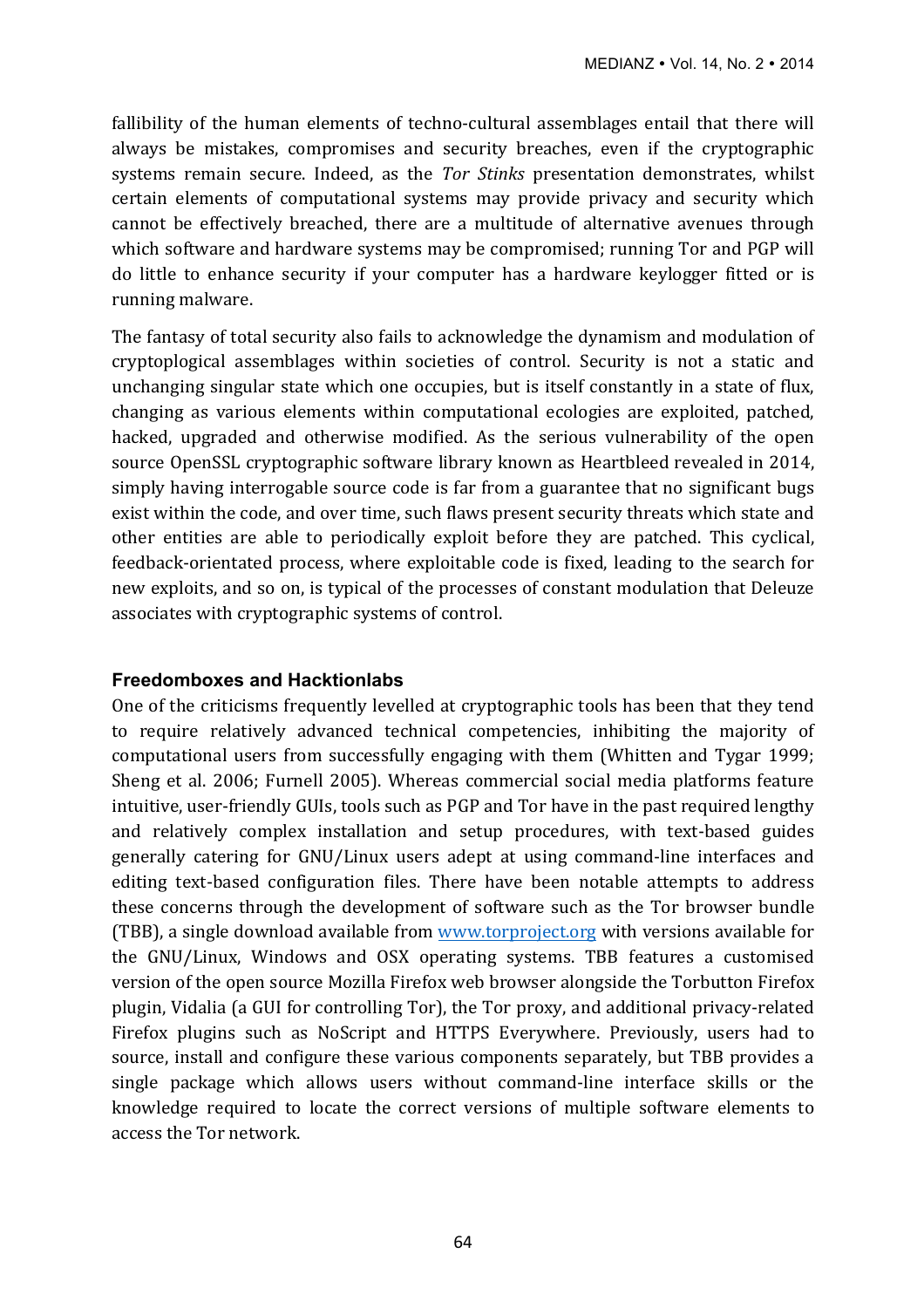An additional ongoing project which has significant potential in allowing the proliferation of encrypted telecommunication services is the Freedombox, a venture which aims to collate a stack of existing FOSS privacy tools including Tor and PGP alongside other security-related software such as OwnCloud and PageKite, aiming to provide a one-stop privacy and security solution for users without specialised technical skills. This software stack was originally designed to run on plug servers; low cost miniature computers which require minimal quantities of power, however, the code has recently been integrated into the kernel for Debian, a popular GNU/Linux distribution in order to vastly increase the potential user base by allowing any computer capable of running Debian to become a Freedombox. Furthermore, Freedomboxes form a mesh network, affording users the ability to communicate in a distributed manner which is relatively resilient to the type of centralised shutdown of networked infrastructure seen within Egypt. If any of the Freedomboxes within the mesh can reach beyond national borders, the entire mesh will reroute through that pathway, and even if all BGP routes are severed, the mesh will still be able to communicate internally. By providing a model of cloud computing which involves storing data outside the corporate server farms owned by Amazon, Google and Dropbox, Freedombox provides additional security benefits insofar as there are stronger legal protections for material which is located within a domestic residence than for material which is stored publically.

Whereas Freedombox can be understood as a technologically-orientated way of addressing issues surrounding the level of technical expertise required to engage with cryptographic tools, an alternative approach arises from the Hacktionlab collective, who describe themselves as a:

UK tech-activist run project that aims to create regular convergence spaces where activists interested and/or working in the areas of alternative media, renewable energy, on-line video distribution, free software or any other form of activism that utilises technology can get together and plan how to better harness the technology (or not) to support grass roots social movements. (Hacktionlab 2014).

Featuring members associated with activist projects including Indymedia, Bristol Wireless, Tachanka, Dissident Island, VisiononTV and Aktivix, Hacktionlab was largely responsible for providing facilities such as internet access and media centres for largescale direct actions such as the Camp for Climate Action in 2007/8. These centres included computers, radio and video studio facilities, satellite and 3G modems, routers and antennae, solar panels, inverters and other equipment required to allow activists involved in climate camp to create their own visual, audio and text-based media and to publish this material to the internet whilst the protest camp was ongoing. However, there was a feeling expressed on the group's mailing list that adopting this role increasingly saw the division of participants into activist technical service providers and vanilla activists. Such a demarcation is problematic insofar as it recreates the producer/consumer divide characteristic of dissociated milieus within an activist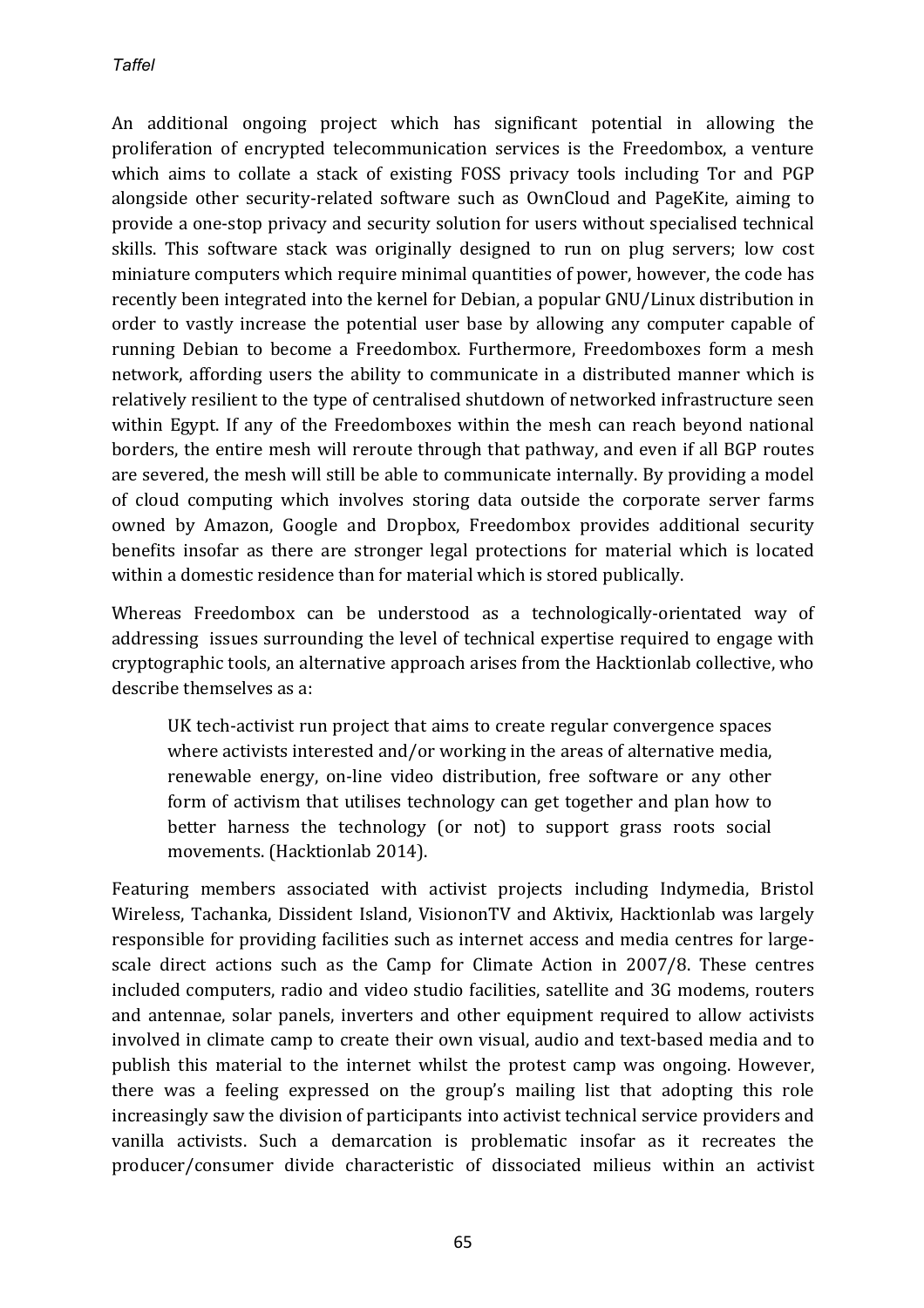context. Rather than communally and consensually evolving non-hierarchical ways of living, activist techs were, broadly speaking, expected to adopt the role of corporate telecommunications services, albeit without surveillance or targeted advertising.

Consequently, Hacktionlab moved away from providing infrastructural support, and towards processes of public engagement and outreach, running stalls, workshops and events at conferences, bookfairs, community events and barncamp gatherings, where the ethical and pragmatic rationales for using encryption tools, free software and other elements of tech-activism were discussed and debated. The collective additionally publishes a booklet entitled *Tech Tools for Activism* (n.d.), which outlines the rationale for activists adopting tools such as Tor, PGP, activist email, mobile phone security, open publishing, and non-corporate blogging and microblogging platforms, alongside providing step-by-step instructions for using these services and detailing how and why they work to protect various forms of freedom. Hacktionlab's shift in focus, from providing technical infrastructure, to education and outreach is pertinent to this discussion as it evidences tech-activists attempting to address the dissociated milieu which separates activists into technical platform and infrastructural producers on the one hand and 'regular activists' who act as consumers of both activist-led and commercial telecommunications services on the other. Furthermore, the process of collective education is crucial here, as following Stiegler, this represents the struggle against proletarianisation; by understanding the inner workings of elements of the technical ecologies in which telecommunications circulate, activists are able to undertake communicational practices which enhance privacy and anonymity, whilst engaging with free software systems which correlate with the ethical and political stance of the actions themselves.

## **Conclusions**

Recent developments such as the revelations regarding the NSA-run PRISM program, the imprisonment of social media users for making open calls for citizens to engage in direct action, and state-led attempts to curtail online communications during periods of civil unrest highlight that measures taken to preserve anonymity and encrypt telecommunications are a vital strategy for contesting the pervasive surveillance apparatus of the state and large corporations within societies of control. These examples decisively illustrate that the ideal of an open internet is seriously flawed; communications without encryption and anonymity present a system whereby activists are open to persecution and incarceration.

A common retort has been 'if you've done nothing wrong, you've got nothing to hide,' however, such sentiments barely mask a microfascism which presents the state (in both current and all imaginable future guises) to be an entirely benevolent and just entity to whom social responsibility is delegated, demarcating a dissociation between the 'troublesome' activity of individuals and the ultimate authority and justice of the state. However, even proponents of this argument find it somewhat harder to maintain this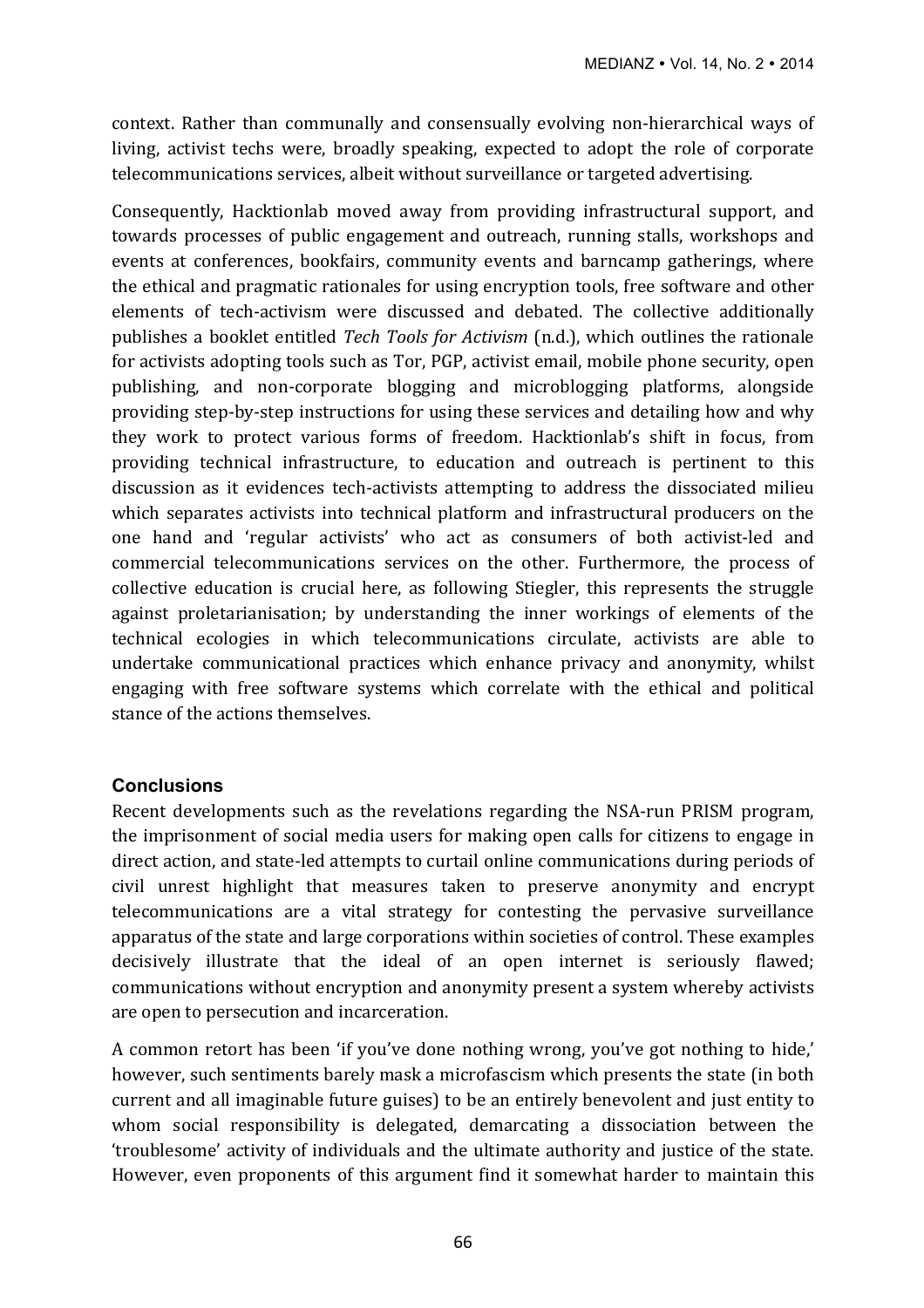line of reasoning when it is applied to the actions non-Western governments, such as the Mubarak regime's attempt to shut down the Egyptian Internet, demonstrating the cognitive dissonance present in their attitudes towards their own state. Examining the treatment of high profile whistle-blowers such as Manning and Snowden, alongside the exposure that UK police infiltrated peaceful climate protest groups (Lewis and Evans 2013; Loadenthal 2014) reveals the lengths to which notionally democratic societies are willing to go to supress nonviolent dissidents, and consequently, in order to provide telecommunications systems which resist the types of surveillance programmes revealed by Snowden, but which were widely assumed to be in place before this confirmation, activists utilise anonymization and encryption tools, which the Snowden revelations suggest were still broadly effective as of 2013, although the Tor Stinks presentation outlines numerous ways that the NSA and GHCQ are actively seeking to undermine these systems.

One of the key points which emerges from such analysis, is that claims pertaining to the open internet present a partial account of online practices which effectively ignore a broad range of communications, with activist uses of technology proving a pertinent example. The notion of a singular and totally open internet arose in the early utopian days of digital culture, however, these idealised conceptions of online freedom and openness are far removed from the actually existing internet of the past twenty years. Whilst there are certain forms of openness, especially those pertaining to the protocols of the web and internet, which are vital to the evolution of digital culture, these spaces have never been totally open, and neither would this openness be a desirable quality. Indeed, in place of an open/closed dualism which effectively presents openness as an unabated good, this paper has sought to map a range of examples which suggest that issues surrounding openness and the internet are considerably more complex than is often imagined.

Exploring a range of activist cryptography tools and practice additionally foregrounds the importance of collaborative and collectivised modes of education as a means of combatting proletariansation, and seeking to reduce the technical dissociation which is fostered through dependency on technological consumerism. For many activists, relying upon corporate social media platforms not only represents a serious security threat to the continued functioning of affinity groups and collectives, but tends to contradict the stated aims of activist moves to demonstrate that 'another world is possible,' that neoliberal capitalism is not the only possible mode of globalised governance. By further proliferating societal striations, whereby an infrastructural producer/consumer divide renders those communicating information as valued assets within social media revenue generating practices (which themselves are predicated upon surveillance techniques which the existence of PRISM denotes are entangled with state surveillance apparatuses), such activities further concentrate power within digital networks in the hands of global elites, creating the type of deleterious networking practices elaborated by Deleuze and Stiegler.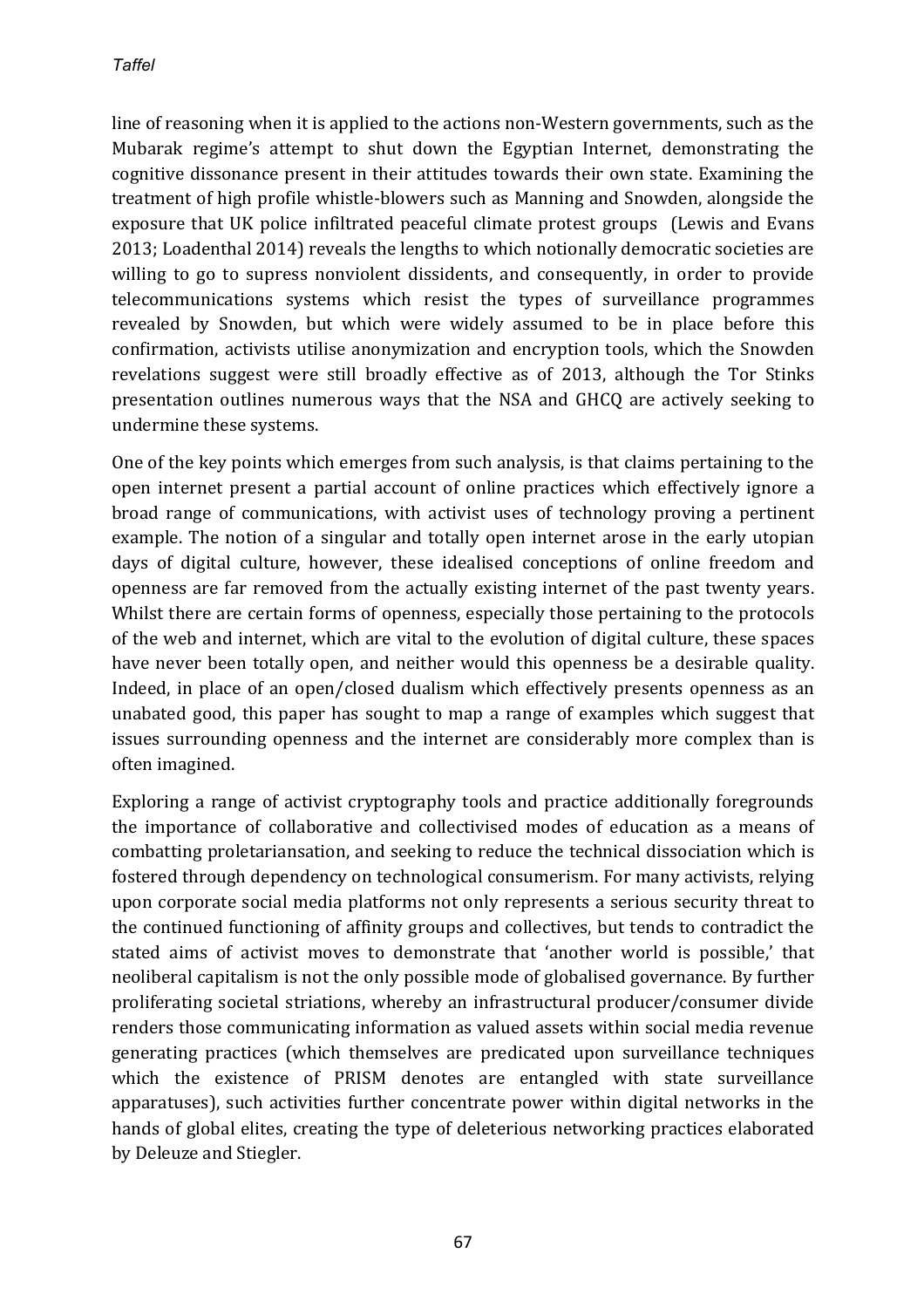Consequently, Stiegler has argued for the urgent construction of an economy of contribution which the dissociated milieus of neoliberalism are replaced with architectures of participation which are founded upon eroding the differentiation between end users and systems designers and administrators. Indeed, as we have seen, this separation is predicated upon a consumerist approach to communications infrastructures, and was precisely the issue faced by Hacktionlab, whose consequent shift towards educational events and literature can be understood as the type of move which is required to enact the economy of contribution Stiegler posits. In constructing such an economy, the ability to interrogate the information and communication systems in the manner prescribed by FOSS is vital, however, what is at stake here are questions surrounding freedoms and collective production, closely approximating the founding principles of the Free Software Foundation, rather than the allegedly ideology-free version of openness derived from its open source counterpart.

#### **Notes**

1. Whilst the term activist carries general connotations of political activity, as expressed by the notion of 'party activists', and can be understood as referring to the subset of political activists who are engaged in intentional activities 'directed against prevailing authority as domination and exploitation, whether in personal relations of micro-power or in the form of institutional domination,' (Hands 2011, 5), the specific activist projects explored here are those which engage in strategies of direct action (Jordan 2002) and/or whistleblowing aimed specifically at institutional domination.

#### **References**

Barlow, John Perry. 'A Declaration of the Independence of Cyberspace'. Last modified May 6 2014. https://projects.eff.org/~barlow/Declaration-Final.html.

Bauwens, Michel. 2005. 'The Political Economy of Peer Production'. CTheory 1. http://www.ctheory.net/articles.aspx?id=499

Beer, David. 2008. 'Social Network(Ing) Sites . . . Revisiting The Story So Far: A Response to danah boyd & Nicole Ellison'. Journal of Computer-Mediated Communication 13 (2): 516-29.

Benkler, Yochai. 2006. *The Wealth of Networks: How Social Production Transforms Markets and Freedom.* New Haven: Yale University Press.

Berners-Lee, Tim. 1996. 'WWW: Past, present, and future'. Computer 29 (10): 69-77.

Best, Kirsty, 2010. 'Living in the control society Surveillance, users and digital screen technologies'. *International Journal of Cultural Studies* 13 (1):5-24.

Black Duck Software. 2014. 'Top 20 Open Source Licenses'. http://www.blackducksoftware.com/resources/data/top-20-open-source-licenses

Boyd, Danah, and Eszter Hargittai. 2010. 'Facebook privacy settings: Who cares?' *First Monday* 15 (8). http://firstmonday.org/ojs/index.php/fm/article/view/3086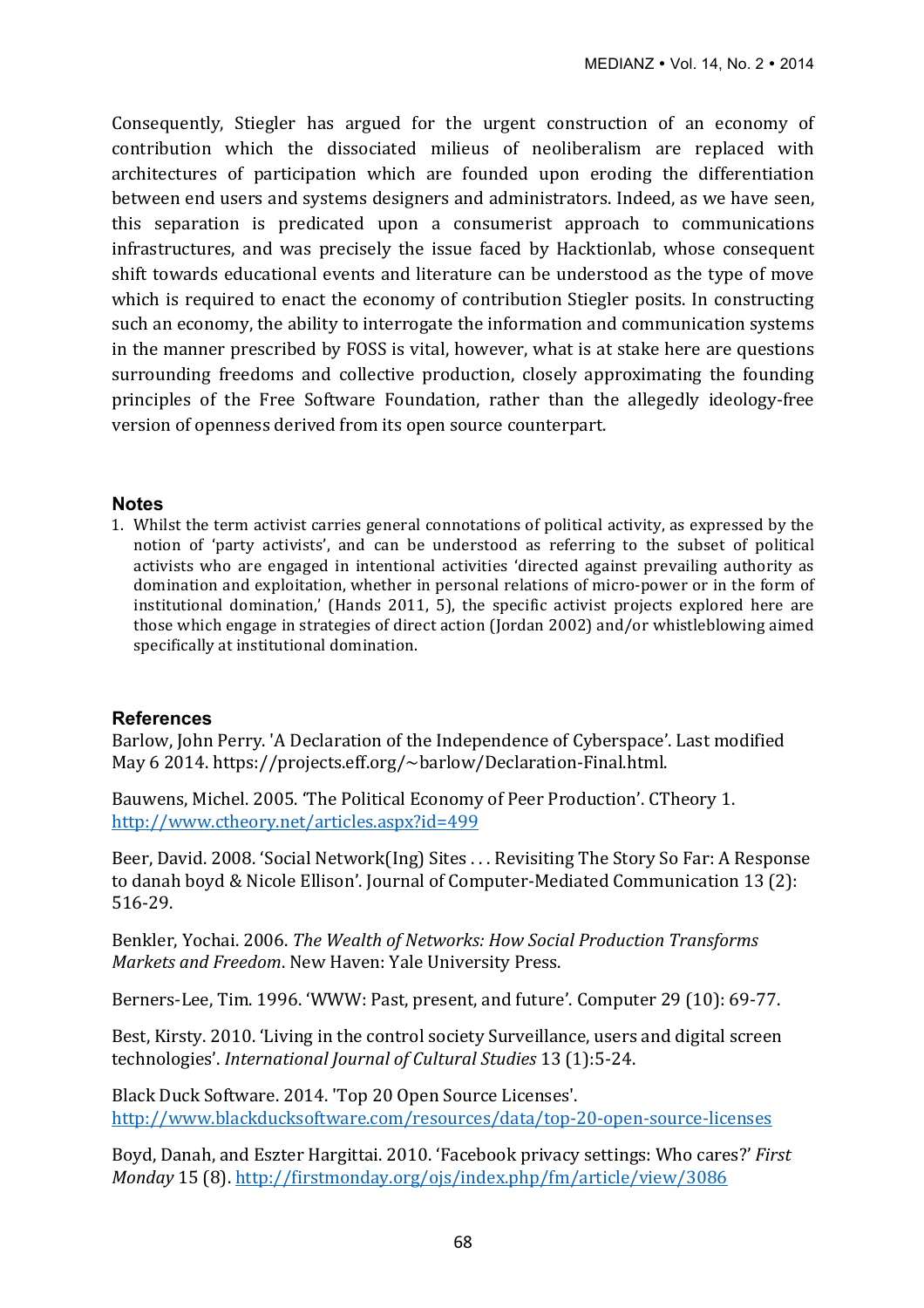Castells, Manuel. 1996. *The Rise of the Network Society: The Information Age: Economy*, Society and Culture Volume I. Massachusetts: Blackwell

Crogan, Patrick. 2010. 'Bernard Stiegler: Philosophy, Technics, and Activism'. *Cultural Politics* 6 (2): 133-56.

Dean, Jodi. 2009. *Democracy and Other Neoliberal Fantasies: Communicative Capitalism* and Left Politics. Durham: Duke University Press.

Dean, Jodi. 2013. *Blog Theory: Feedback and Capture in the Circuits of Drive*. New York: John Wiley & Sons.

Deleuze, Gilles 1992. 'Postscript on the Societies of Control'. October 59 (Winter): 3-7.

Dovey, Jon, and Mandy Rose. 2012. 'We're Happy and We Know It: Documentary, Data, Montage'. *Studies in Documentary Film* 6 (2): 159-73.

Dyer-Witheford, Nick. 1999. Cyber-Marx: Cycles and Circuits of Struggle in High*technology Capitalism.* Chicago: University of Illinois Press.

Dyson, Esther. 1996. 'Cyberspace and the American Dream: A Magna Carta for the Knowledge Age (Release 1.2, August 22, 1994)'. *The Information Society* 12 (3): 295-308. doi: 10.1080/019722496129486.

Elmer, Greg. 2003. 'A Diagram of Panoptic Surveillance'. *New Media & Society* 5 (2): 231-47.

Featherstone, Mark. 2013. 'Einstein's Nightmare: On Bernard Stiegler's Techno-Dystopia'. CTheory. http://www.ctheory.net/articles.aspx?id=728

Fuchs, Christian. 2010. 'Labor in Informational Capitalism and on the Internet'. The *Information Society* 26 (3): 179-96.

Fuchs, Christian. 2012. 'The Political Economy of Privacy on Facebook'. Television & New *Media* 13 (2): 139-59.

Fuchs, Christian, Kees Boersma, Anders Albrechtslund, and Marisol Sandoval. 2013. *Internet and Surveillance: The Challenges of Web 2.0 and Social Media.* London: Routledge.

Furnell, Steven. 2005. 'Why Users Cannot use Security'. *Computers & Security* 24 (4): 274-79.

Galloway, Alexander R. 2004. *Protocol: How Control Exists after Decentralization.* Cambridge, MA: MIT press.

Greenwald, Glenn. 2014. *No Place to Hide: Edward Snowden, the NSA, and the US Surveillance State*. New York: Metropolitan Books.

Hacktionlab. 2014. 'Welcome to Hacktionlab'. https://hacktionlab.org/hacktionlab/index.php/Welcome\_to\_HacktionLab.

Hacktionlab. n.d. Tech Tools for Activism. https://techtoolsforactivism.org/booklet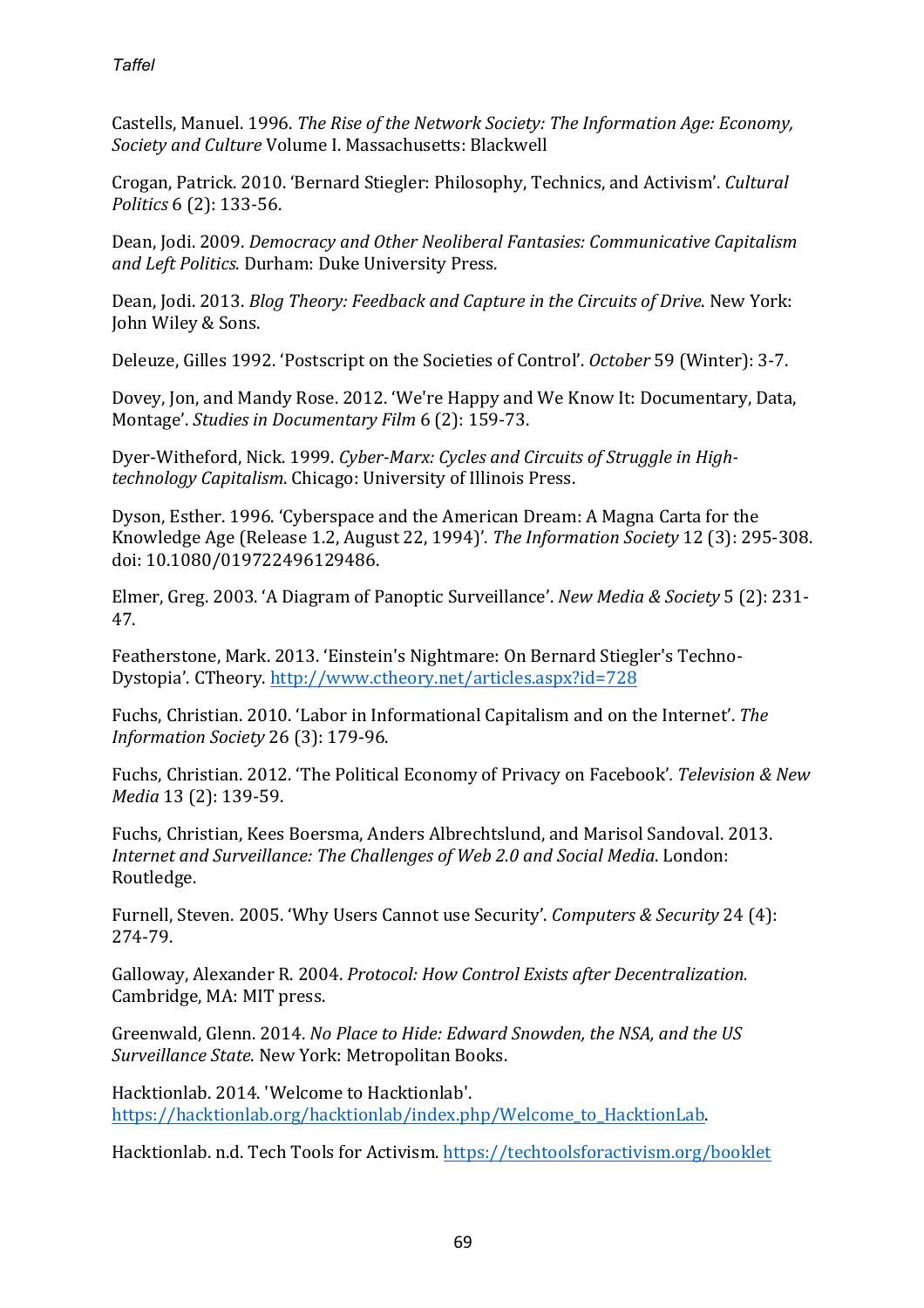Hands, Joss. 2011. @ is for Activism: Dissent, Resistance and Rebellion in a Digital Culture. London: Pluto Press.

Hardt, Michael, and Antonio Negri. 2000. *Empire*. Cambridge, MA: Harvard University Press.

Hardt, Michael, and Antonio Negri. 2005. *Multitude: War and Democracy in the Age of Empire.* London: Penguin.

Indymedia. 2002. 'Principles of Unity'. http://docs.indymedia.org/view/Global/PrinciplesOfUnity. 

Janssen, Marijn, Yannis Charalabidis, and Anneke Zuiderwijk. 2012. 'Benefits, Adoption Barriers and Myths of Open Data and Open Government'. Information Systems Management 29 (4): 258-68.

Jones, R. 2001. 'Digital Rule: Punishment, Control and Technology'. *Punishment and Society* 2 (1): 5-22.

Jordan, Tim. 2002. *Activism! Direct Action, Hacktivism and the Future of Society.* Clerkenwell, UK: Reaktion books.

Kinsley, Samuel. 2014. 'The Matter of 'Virtual' Geographies'. *Progress in Human Geography* 38 (3): 364-84.

Klein, Naomi. 2000. No Logo. London: Flamingo.

Kleiner, Dmytri. 2010. The Telekommunist Manifesto: Institute of Network Cultures.

Landau, Susan. 2013. 'Making Sense from Snowden'. IEEE Security & Privacy Magazine 4: 5463.

Lash, Scott, and Celia Lury. 2007. *Global Culture Industry: The Mediation of Things.* Cambridge: Polity.

Lazzarato, Maurizio. 1996. 'Immaterial Labour'. In *Radical Thought in Italy: A Potential Politics*, edited by Paulo and Hardt Virno, Michael, 133-47. Minneapolis: University of Minnesota Press.

Lessig, Lawrence. 1999. *Code: And Other Laws of Cyberspace*. New York: Basic Books.

Lewis, Paul, and Rob Evans. 2013. *Undercover: The True Story of Britain's Secret Police.* London: Faber & Faber.

Leyden, John. 2012. 'The One Tiny Slip That Put LulzSec Chief Sabu in the FBI's Pocket'. The Register. http://www.theregister.co.uk/2012/03/07/lulzsec\_takedown\_analysis

Loadenthal, Michael. 2014. 'When Cops 'Go Native': Policing Revolution through Sexual Infiltration and Panopticonism'. *Critical Studies on Terrorism* 7 (1): 24-42.

Marazzi, Christian. 2008. *Capital and Language: From the New Economy to the War Economy*. Los Angeles: Semiotext.

Marx, Karl. 1973. *Grundrisse*. Translated by Martin Nicolaus. London: Penguin.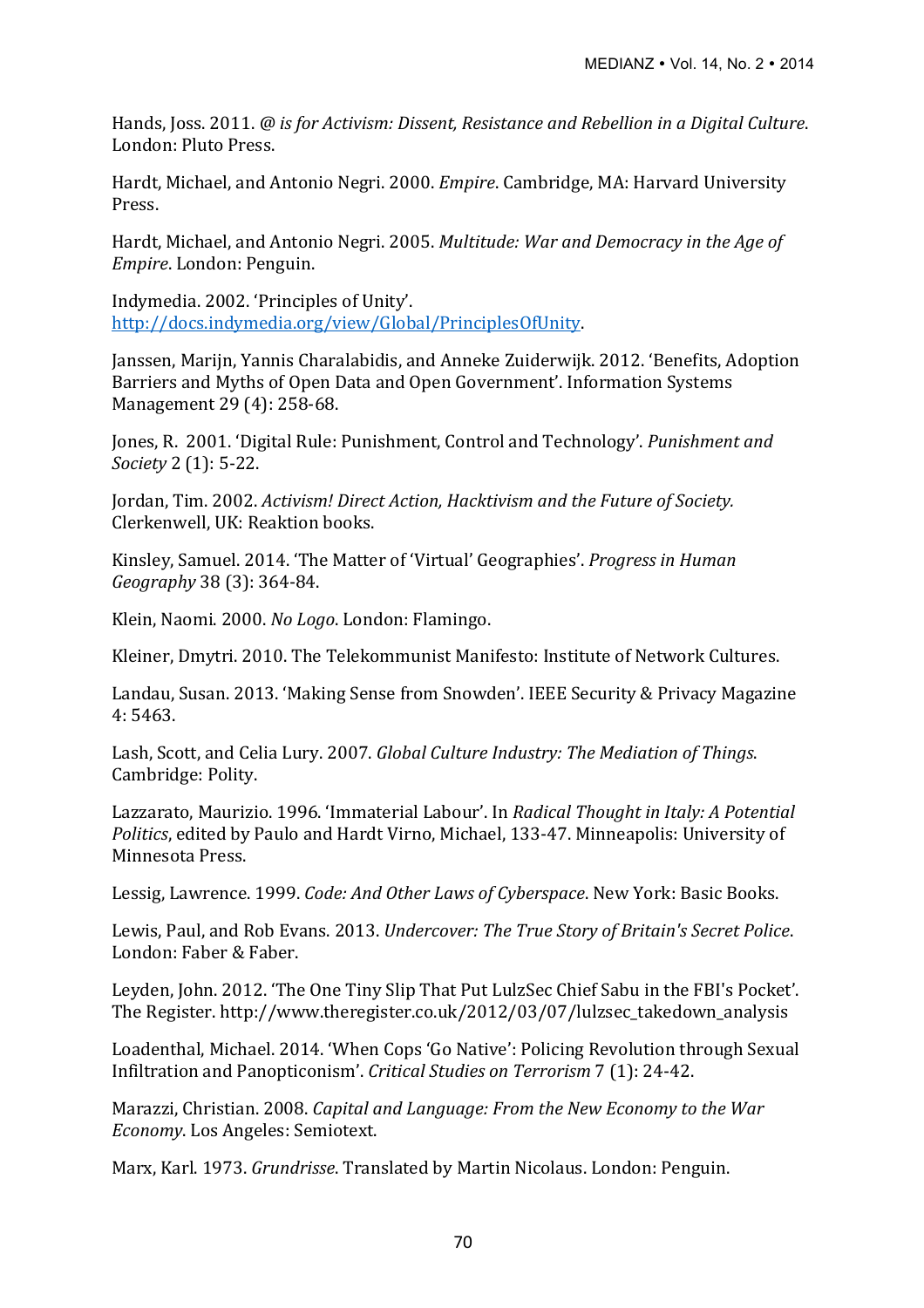Miller, Paul, Rob Styles, and Tom Heath. 2008. 'Open Data Commons, a License for Open Data'. LDOW. http://ceur-ws.org/Vol-369/paper08.pdf

Papacharissi, Zizi, and Paige L Gibson. 2011. 'Fifteen Minutes of Privacy: Privacy, Sociality, and Publicity on Social Network Sites'. In *Privacy Online: Perspectives on Privacy and Self-disclosure in the Social Web*, edited by Trepte, Sabine, and Leonard Reinecke, 75-89. Berlin: Springer.

Raymond, Eric. 1998. 'Goodbye, "Free Software": Hello, "Open Source"', Eric S. Raymond's Homepage. http://www.catb.org/esr/open-source.html

Rushkoff, Douglas. 2003. 'Open Source Democracy: How Online Communication is Changing Offline Politics'. Demos. www.demos.co.uk/files/OpenSourceDemocracy.pdf.

Schneier, Bruce. 2013. 'The US Government has Betrayed the Internet. We Need to Take it Back'. The Guardian, 5 September.

http://www.theguardian.com/commentisfree/2013/sep/05/government-betrayedinternet-nsa-spying

Sheng, Steve, Levi Broderick, Colleen Alison Koranda, and Jeremy J Hyland, 2006. 'Why Johnny Still Can't Encrypt: Evaluating the Usability of email Encryption Software'. Paper read at Symposium On Usable Privacy and Security, Pittsburg, Pennsylvania, 12-14 July 2006. 

Simon, Bart. 2002. 'The Return of Panopticism: Supervision, Subjection and the New Surveillance'. Surveillance & Society 3 (1): 1-20.

Stiegler, Bernard. 2009a. 'Teleologics of the Snail The Errant Self Wired to a WiMax Network'. Theory, Culture & Society 26 (2-3): 33-45.

Stiegler, Bernard. 2009b. 'The Theater of Individuation: Phase-Shift and Resolution in Simondon and Heidegger'. *Parrhesia* 7: 46-57.

Stiegler, Bernard. 2010a. *For a New Critique of Political Economy.* Cambridge Malden, MA: Polity.

Stiegler, Bernard, 2010b. 'Memory'. In *Critical Terms for Media Studies*, edited by Mark BN Hansen and William JT Mitchell. Chicago: University of Chicago Press.

Stiegler, Bernard. 2013. *What Makes Life Worth Living: On Pharmacology*. New York: John Wiley & Sons.

Terranova, Tiziana. 2000. 'Free Labor: Producing Culture for the Digital Economy'. *Social Text* 18 (2): 33-58.

The Tor Blog. 2011. 'Recent Events in Egypt'. (page no longer available) https://blog.torproject.org/blog/recent-events-egypt.

Tkacz, Nathaniel. 2012. 'From Open Source to Open Government: A Critique of Open Politics'. *Ephemera: Theory and Politics in Organization* 12 (4):386-405.